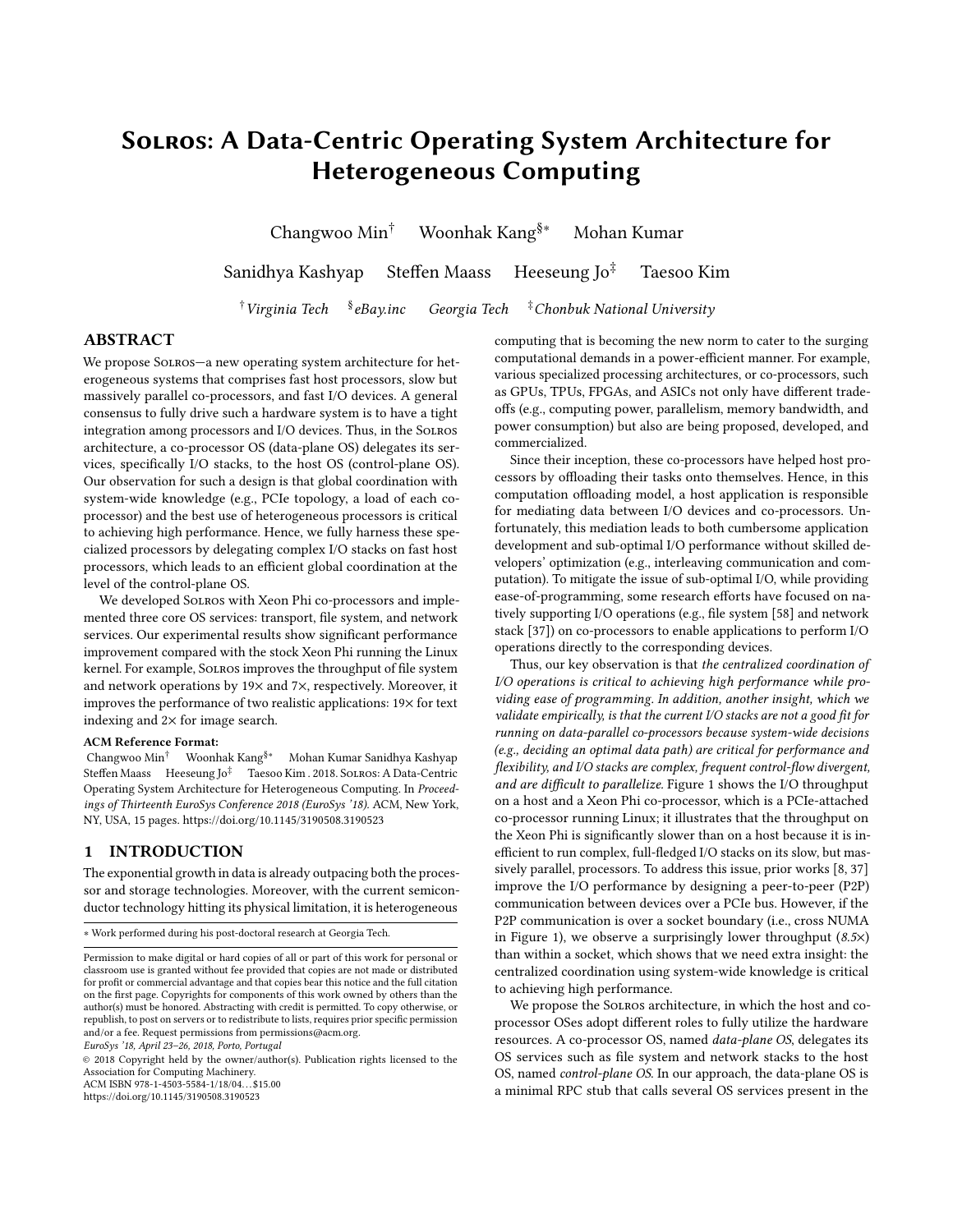<span id="page-1-0"></span>

Figure 1: Comparison of I/O performance between Solros (Phi-Solros) and stock Xeon Phi (Phi-Linux). I/O performance of Xeon Phi, which runs a full-fledged Linux I/O stack (i.e., file system and TCP/IP), is significantly slower than SoLROS: 19× slower in file random read operations and  $7\times$  higher 99<sup>th</sup> percentile latency in TCP. Though recent studies [\[8,](#page-13-1) [37\]](#page-13-0) show improving performance using peer-to-peer communication between an I/O device and a co-processor, [Figure 1\(](#page-1-0)a) shows that judicious use of peer-to-peer communication is required. For example, when an NVMe SSD directly accesses the memory of a co-processor across a NUMA domain, the maximum throughput is capped at 300MB/sec because a processor relays PCIe packets to another processor across a QPI interconnect. We observed the same problem in a few generations of x86 processors. For file IO performance with NVMe SSD, Solros shows even better performance than a host, which is supposed to be the maximum-possible performance. That is because the Solros file system architecture enables coalescing of multiple storage IO commands

control-plane OS and provides isolation among co-processor applications, if necessary.[1](#page-1-1) Meanwhile, the control-plane OS running on a host plays an active role of coordinating and optimizing communications among co-processors and I/O devices because it has a global view of a system (e.g., topology of PCIe network, load on each co-processor, and file access of co-processors), which provides an opportunity for system-wide optimizations.

that reduces the number of interrupts from the device (see [§4.3](#page-5-0) and [§5\)](#page-7-0).

The idea of delegating a part of OS services, especially I/O services, to other OSes is not new; it is widely used in virtualization [\[21,](#page-13-2) [38,](#page-13-3) [64\]](#page-14-2), high-performance computing [\[22,](#page-13-4) [66\]](#page-14-3), and heterogeneous computing with co-processors [\[37,](#page-13-0) [51,](#page-14-4) [58\]](#page-14-1). In particular, delegating I/O services on fast but less parallel host processors and using highly parallel co-processors leads to efficient utilization of such an architecture. The idea of a split OS architecture (i.e., controland data-plane) was originally proposed by Arrakis [\[53\]](#page-14-5) and IX [\[15\]](#page-13-5) to achieve high IO performance for a data-center OS, which we revisit in the context of heterogeneous computing.

In this paper, we make the following contributions:

- We propose a Solros kernel architecture to provide optimized I/O services for massively parallel co-processors with a split-OS architecture, in which a co-processor (data-plane) delegates its I/O services to the host processor (controlplane), which uses system-wide knowledge to actively coordinate among devices.
- We design three core services for Solros. In particular, we design a highly optimized transport service for massively parallel processors and PCIe bus, and build two key OS services, namely, file system service and network service, on top of our transport service. Our file system service judiciously decides whether a data transfer path should use P2P or host-mediated I/O. Our network service supports the TCP socket interface and performs load balancing for a server socket, such that multiple co-processors are listening on the same address, based on user-provided load-balancing rules.

• We implement Solros using Xeon Phi co-processors and evaluate it using micro benchmarks and two realistic I/Ointensive applications. Solros achieves 19× and 7× higher throughput than Xeon Phi with a Linux kernel for file system and network services, respectively. Also, it improves the throughput of text indexing and image search by 19× and 2×, respectively.

The rest of this paper is organized as follows. In [§2,](#page-1-2) we elaborate technical trends on heterogeneous computing and explain why high-performance I/O is critical. [§3](#page-2-0) describes problems in existing approaches in terms of I/O operations. We then describe Solros' design [\(§4\)](#page-2-1) and implementation [\(§5\)](#page-7-0). [§6](#page-8-0) presents our evaluation. [§7](#page-11-0) discusses and [§8](#page-12-0) compares Solros with previous research, and [§9](#page-12-1) provides the conclusion.

### <span id="page-1-2"></span>2 OBSERVATIONS

We are already observing that a wide range of computing systems, particularly data centers [\[9,](#page-13-6) [17,](#page-13-7) [39,](#page-13-8) [48,](#page-13-9) [52,](#page-14-6) [54,](#page-14-7) [62\]](#page-14-8), are moving towards heterogeneous systems. Moreover, "we could be moving into the Cambrian explosion of computer architecture" [\[27\]](#page-13-10), the era of processor specialization. We expect that these ongoing technical trends will further affect the architecture of modern operating systems; that is, 1) heterogeneous computing will become norm, 2) co-processors will be generic enough to support wider applications and ease of programming, and 3) I/O performance will no longer be a performance bottleneck at least in the hardware.

Specialization of general-purpose processors. Today, one of the most important aspects of application performance is application scalability. To achieve this, heterogeneous processors are now becoming an inevitable choice. This is happening for two reasons: 1) the end of single-core scaling and continued Moore's Law, which has led to the development of manycore processors and 2) the end of Dennard scaling and the Dark Silicon effect [\[19\]](#page-13-11), which is driving the development of specialized, power-efficient processor architectures.

<span id="page-1-1"></span><sup>&</sup>lt;sup>1</sup>In our implementation of SOLROS using Xeon Phi, the data-plane OS requires two atomic instructions for RPC and MMU for isolation among co-processor applications.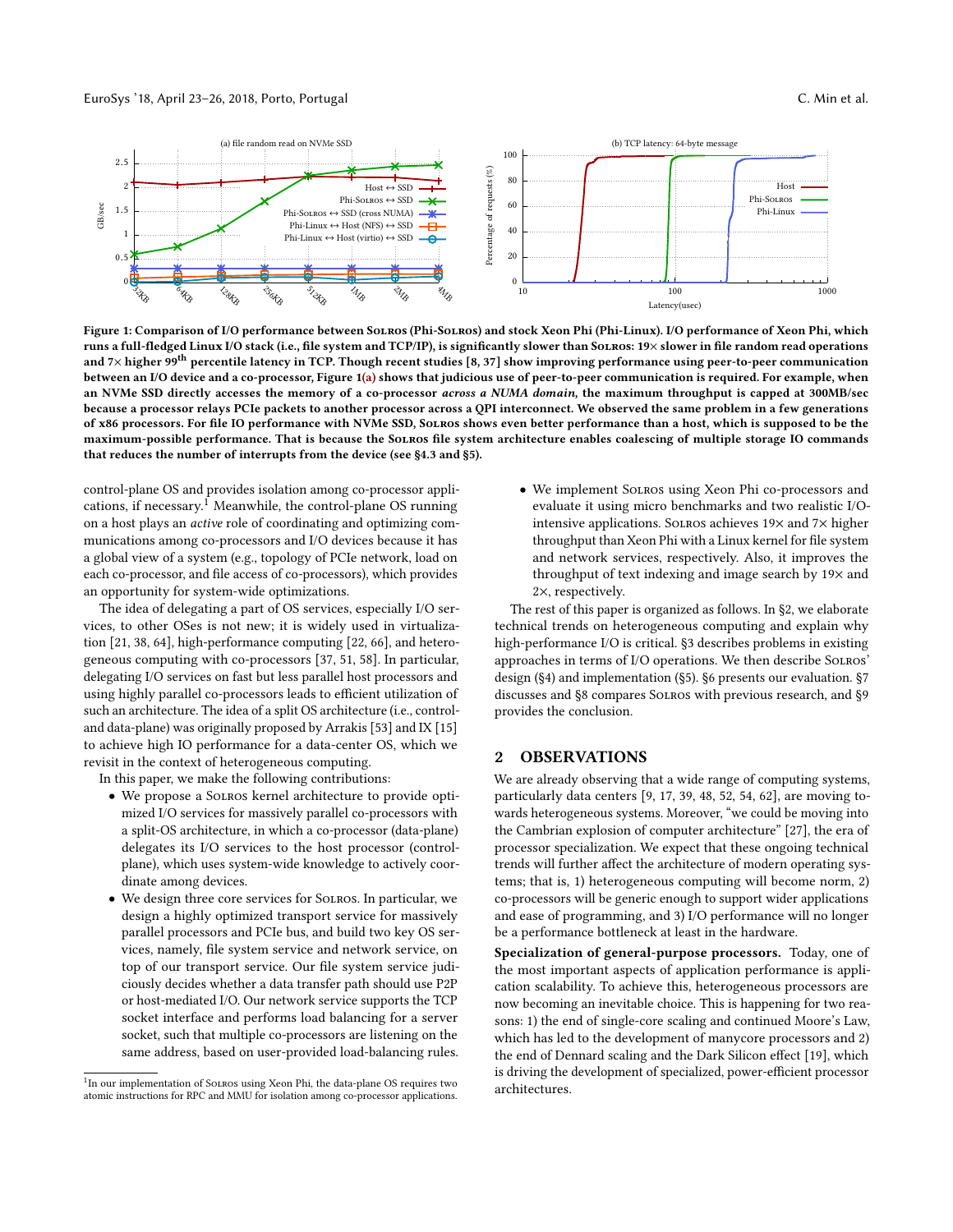To this end, industry has developed various heterogeneous core architectures. One of the architectures uses a large number of simple cores that are similar to traditional CPU cores (i.e., smaller cache, in-order execution, wide SIMD unit, and high simultaneous multithreading level). For example, HP's Moonshot platform [\[29\]](#page-13-12) comprises multiple server cartridges, each of which has four ARM cores and eight DSP cores. Other co-processors that belong to this category are Xeon Phi [\[5\]](#page-13-13), Lake Crest [\[49\]](#page-13-14), X-Gene [\[46\]](#page-13-15), and Tilera [\[61\]](#page-14-9). Another one, unlike the conventional CPU-like co-processor design, uses a simpler but more massively parallel processor architecture, often called SIMT (single instruction, multiple threads). One such example is the GPGPU, which is extensively employed in deep learning these days. Additionally, industry is also adopting reconfigurable architectures, such as FPGAs, to provide even better performance per watt.

Thus, we expect that computer systems will become even more heterogeneous, as workloads determine the performance and efficiency of processors. For example, a general-purpose fat core is a good match for an application running a few complicated, controlflow divergent threads, but a specialized lean core fits the criteria of data-parallel applications.

Generalization of co-processors. The traditional use of co-processors was to offload computation for niche domains, as they had only a limited communication interface with the CPU. Unfortunately, communication complicates the co-processor programming and even makes it difficult and inefficient [\[13,](#page-13-16) [37,](#page-13-0) [58\]](#page-14-1), such as manual allocation of the co-processor memory for data movement. This is important because of the drastic increase in the data size that co-processors should process. To overcome such limitations, coprocessors are now adopting the functionality of general-purpose processors. For example, CPU-like co-processors such as Xeon Phi and Tilera run a general-purpose OS, notably Linux, to provide fullfledged OS services, including file-system and networking stacks. Similar advancements have been in the domain of GPGPUs. In particular, the Pascal architecture and CUDA 8.0 of NVidia tightly integrate both host and GPU memory management for simpler programming and memory model; GPUs now support unified virtual addressing to automatically migrate data between the CPU and GPU as well as memory over-subscription by handling page faults in the GPU [\[26\]](#page-13-17).

Blazing fast I/O performance. Another performance-deciding criterion is I/O. Thus, I/O performance should be fast enough to keep such processors busy. Fortunately, recent advances in I/O devices has enabled fast I/O performance even in commodity devices. For instance, a single commodity NVMe SSD provides around a million IOPS and 5 GB/s bandwidth [\[60\]](#page-14-10). Moreover, the upcoming non-volatile memory technology promises orders of magnitude performance improvement [\[42\]](#page-13-18), whereas on the network end, fast interconnect fabrics (e.g., InfiniBand, RoCE, Omni-Path [\[31\]](#page-13-19), and GenZ [\[28\]](#page-13-20)) provide extremely high bandwidth (e.g., 200 Gbps) and low latency (e.g., 600 nanoseconds [\[43\]](#page-13-21)) among machines. Also, current PCIe Gen3 x16 already provides 15.75 GB/s and it will double (i.e., 31.51 GB/s) in PCIe Gen 4, approaching to the bandwidth of the QPI interconnect.

Summary. A machine today consists of fat host processors, lean coprocessors, and fast I/O devices. To unveil the potential of hardware, tight integration of operations among processors and I/O devices is essential, and recent trends of generalizing co-processors enable such integration. However, the key challenge remains in software, specifically the operating system, to efficiently coordinate such devices.

#### <span id="page-2-0"></span>3 THE PROBLEMS

Several few approaches enable efficient computation in heterogeneous systems. Computation offloading can be done with various parallel programming models and runtimes: OpenCL, OpenMP, MPI, and CUDA. More recently, Popcorn Linux [\[12,](#page-13-22) [13\]](#page-13-16) demonstrated a seamless migration of computation between host processors and co-processors by providing a single system image. However, no well-known model and abstraction exist yet to perform efficient I/O operations in heterogeneous systems.

Host-centric architecture. In the traditional host-centric architecture, illustrated in [Figure 2\(](#page-3-0)a), a host application mediates I/O operations (e.g., file system and network operations) with co-processors since there is no I/O abstraction in co-processors. Unfortunately, this architecture complicates application development and results in sub-optimal use of hardware resources. For example, for a coprocessor to read a file from an NVMe SSD, a host processor first reads the file to the host memory and then copies it to the coprocessor memory, which doubles the use of PCIe bandwidth—a scarce resource for many data-intensive applications. Thus, a developer should spend significant time optimizing the application to achieve high performance, such as interleaving communication and computation.

Co-processor-centric architecture. General-purpose co-processors, like Xeon Phi or Tilera, run I/O stacks on their own, as illustrated in [Figure 2\(](#page-3-0)b), that simplify application development with proper I/O abstractions. For example, Xeon Phi runs Linux and supports various file systems (e.g., ext4 over virtio, NFS over PCIe) and network protocols (e.g., TCP/IP over PCIe) [\[33\]](#page-13-23). Unfortunately, I/O performance is not satisfactory because a lean, massively parallel co-processor is not a good fit to run I/O stacks that have frequent control-flow divergent code (e.g., parsing protocol header and on-disk layout of file system) and need to maintain a systemwide shared state that becomes a scalability bottleneck. Also, the co-processor-centric approach misses the opportunities of systemwide optimization and coordination. For example, as shown in [Fig](#page-1-0)[ure 1\(](#page-1-0)a), P2P communication drastically degrades while crossing a NUMA boundary. Thus, system-wide optimization and coordination are critical to achieve high performance.

Summary. Providing proper I/O abstraction and high performance is essential to fully drive these heterogeneous systems. However, existing approaches miss the opportunities of system-wide optimization and coordination.

### <span id="page-2-1"></span>4 OUR APPROACH: SOLROS

Based on our observations and problems, we think that the heterogeneity of processors and the efficient use of I/O should be the first class consideration in designing an OS for heterogeneous systems. Considering the diversity of co-processor architectures, it is difficult (or too early) to define an operating system architecture that fits all heterogeneous architectures. Nevertheless, in an attempt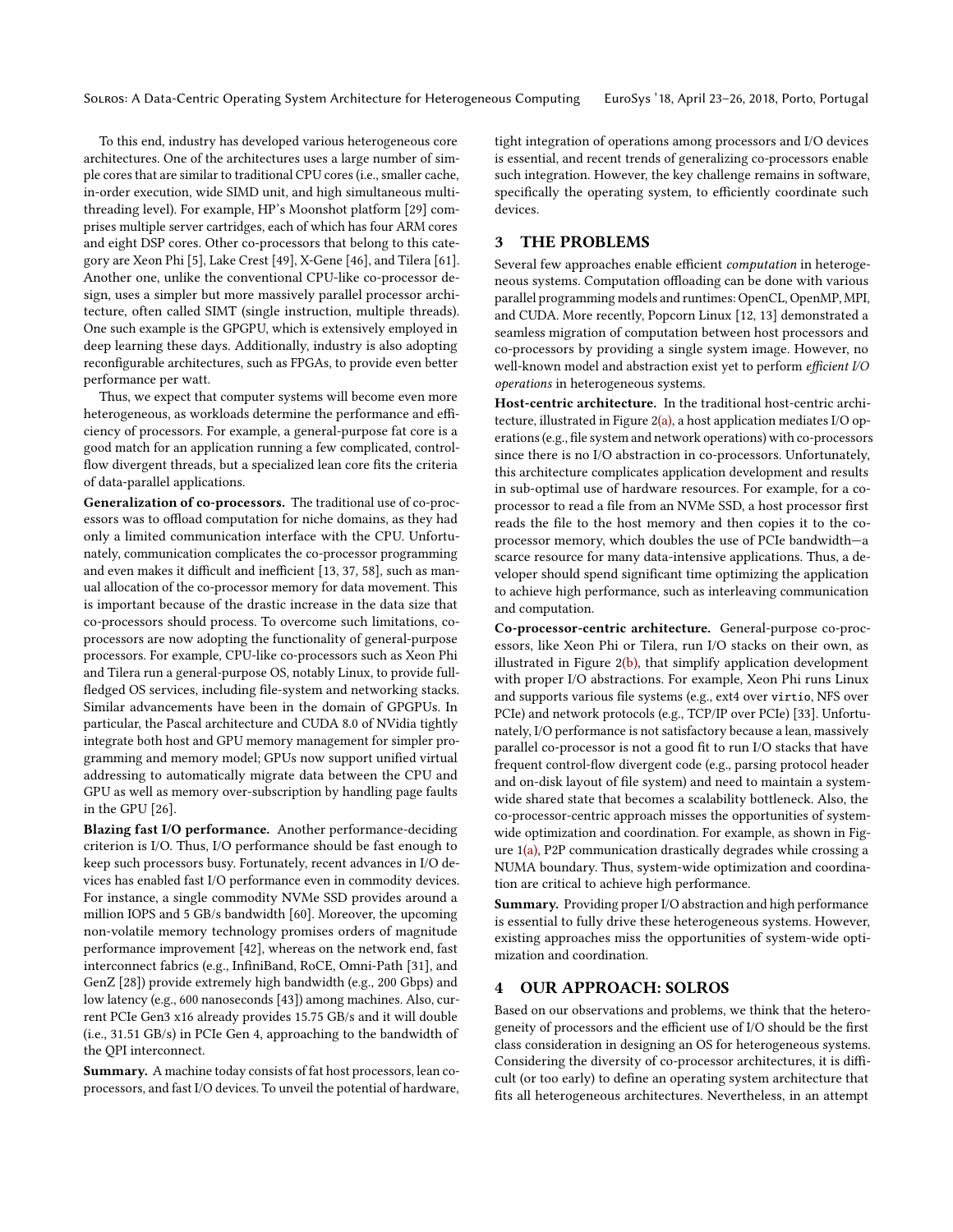#### <span id="page-3-0"></span>EuroSys '18, April 23–26, 2018, Porto, Portugal C. Min et al.



(a) Host-centric architecture

(b) Co-processor-centric architecture

(c) Solros architecture

Figure 2: Comparison of heterogeneous computing architectures. (a) In a traditional host-centric architecture, a host application mediates I/O data between I/O devices and co-processors. Application development is cumbersome because of no proper I/O abstraction in co-processors. In addition, performance is sub-optimal without developers' significant optimization because data is always first staged in the host memory 2 and then copied into the co-processor memory 3, which doubles the use of interconnect (e.g., PCIe bus) and DMA engines. (b) In a coprocessor-centric architecture, a co-processor OS has I/O stacks (e.g., file system and network stack) and initiates I/O operations. The OS delegates some of its functionalities to the host OS, which it cannot do (e.g., access I/O registers, such as a doorbell register). Performance is sub-optimal because data-parallel co-processors are not efficient to run complex and branch-divergent I/O stacks. More importantly, this approach misses opportunities of system-wide optimization and coordination. (c) In our Solros architecture, a co-processor OS (data-plane OS) is a lean RPC stub and provides isolation among co-processor applications if necessary; the host OS (control-plane OS) performs actual I/O operations. The control-plane OS actively coordinates in a system-wide fashion with a data-plane OS: it decides optimal data path considering the interconnect topology (e.g., peer-to-peer), manages shared resources among data-plane OSes (e.g., shared host-side buffer cache), and even shards incoming network packets to one the of co-processors based on user-provided load-balancing rules.

to shed some light on this, we propose our Solros architecture in which independent OSes running on processing domains (i.e., a host processor or co-processor) coordinate among themselves.

In our approach, the OSes of a host and co-processor perform different roles (see Figure  $2(c)$ ): the *data-plane OS* on a co-processor forwards OS services requests of an application (e.g., file system and network operations) to the control-plane OS on the host to reduce its complexity and runtime overhead. If necessary, the data-plane OS provides isolation among co-processor applications, whereas the control-plane OS on the host receives requests from data-plane OSes and performs requested operations on their behalf. A controlplane OS is not a simple proxy of a data-plane OS; since a controlplane OS has a global view of system resources, it takes a central role of optimizing communication paths among devices and loadbalancing among devices. In particular, the Solros architecture has the following advantages:

Efficient global coordination among processors. A controlplane OS is a natural place for global coordination because it has global knowledge of a system, such as the topology of the PCIe network, load on each co-processor, and file access of each co-processor, which leads to system-wide optimization. For example, our file system service decides the data transfer path (e.g., peer-to-peer or host-staging copy), depending on the PCIe topology, and prefetches frequently accessed files from multiple co-processors to the host memory (see [Figure 1\(](#page-1-0)a)). Also, our network service performs load balancing of an incoming request of a server socket to one of the least loaded co-processors. Thus, Solros is a shared-something architecture, in which status in a control-plane OS is shared by multiple data-plane OSes. In Solros, only the control-plane OS directly controls IO devices (e.g., initiating DMA operations from NVMe SSD to accelerator memory), thereby protecting I/O devices from untrusted and unauthorized accesses from co-processors.

Best use of specialized processors. Our split-OS approach enables OS structures to be simple and optimized for each processor's characteristics. In particular, I/O stacks (e.g., file system and network protocol) are frequently control-flow divergent and difficult to parallelize, as shown by previous studies [\[15,](#page-13-5) [47\]](#page-13-24) (see [Figure 13\)](#page-9-0). Thus, it is appropriate to run I/O stacks on fast but less parallel host processors rather than on slow but massively parallel co-processors.

Required hardware primitives. To support a wide range of co-processors, we design Solros with minimal hardware primitives: two atomic instructions (atomic\_swap and compare\_and\_-  $\textsf{swap}^2$  $\textsf{swap}^2$ ), and the capability of the co-processor to expose its physical memory to a host for implementing a RPC stub. Thus, a data-plane OS becomes lean, as many OS services can be delegated to the control-plane OS, except essential task and memory management. Thus, adding a new OS service in a data-plane OS is mostly adding RPC stubs that communicate to the proxy in the control-plane OS. The data-plane OS should provide isolation among co-processor applications if necessary. In our implementation of Solros, we rely on the MMU of the Xeon Phi.

In the rest of this section, we first describe how a host processor sees devices [\(§4.1\)](#page-3-2) and then elaborate on three operating services: transport service [\(§4.2\)](#page-4-0), file system service [\(§4.3\)](#page-5-0), and network service [\(§4.4\)](#page-6-0).

# <span id="page-3-2"></span>4.1 View of the Host Processor on Devices

Modern computer systems have multiple physical address spaces to support various PCIe devices. This enables various PCIe devices (e.g., Xeon Phi, GPGPU, NIC, and NVMe SSD), which are equipped with large amounts of on-card memory, to form a separate physical address space. Besides the normal memory-mapped and I/O port spaces (MMIO and PIO), such on-card memory regions are mapped to special ranges of physical address space, called PCIe window, of the host. Similar to other physical memory regions, a host processor can access the mapped on-chip memory of devices using either

<span id="page-3-1"></span><sup>&</sup>lt;sup>2</sup> atomic\_swap can be emulated using a compare\_and\_swap loop.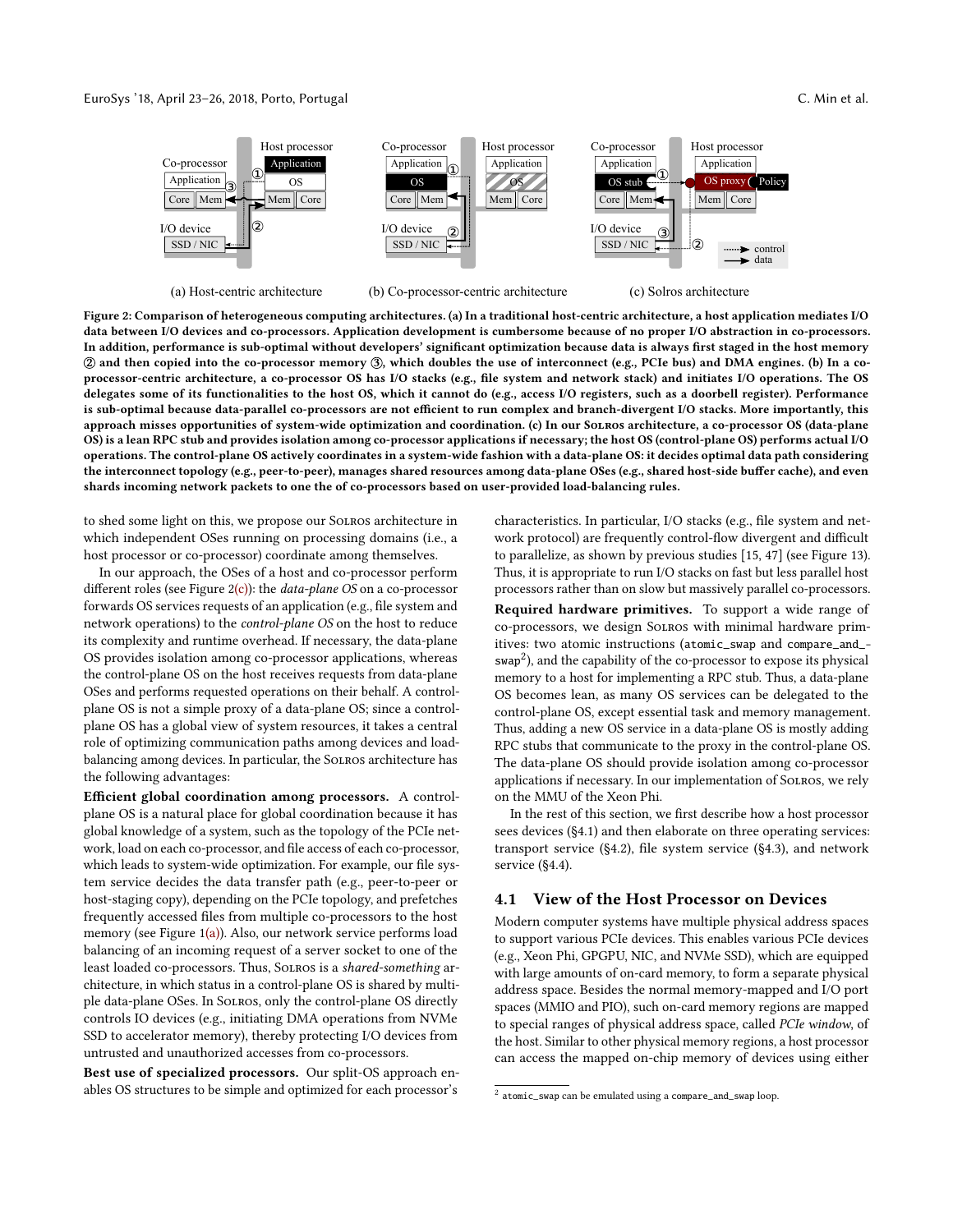<span id="page-4-1"></span>

Figure 3: Illustration of the different address spaces in our setup, showing how the physical address spaces of a Xeon Phi, NIC, and NVMe are being mapped into the physical address space of the host and how applications may use it. A memory region of Xeon Phi is mapped to a PCIe window in the host; a host again maps the same PCIe window to the virtual address of a user application, which allows the user application to directly access the memory region of Xeon Phi.

load/store instructions or DMA operations. Also, these regions can have corresponding virtual address regions that allow user processes to access them (see [Figure 3\)](#page-4-1). Even in commodity systems without special hardware support, a host processor can control and coordinate any devices by accessing the exported physical memory and I/O ports of a device. For example, a host can initiate P2P communication between an NVMe SSD and a Xeon Phi coprocessor by setting the target (or source) address of an NVMe operation to the system-mapped PCIe window of the Xeon Phi memory.

#### <span id="page-4-0"></span>4.2 Transport Service

A control-plane OS running on a host can access each device's memory region through system-mapped PCIe windows. For the performance and simplicity of Solros, it is critical to efficiently transfer data among these memory regions in a unified manner. However, this is challenging because of the idiosyncratic performance characteristics of a PCIe network, asymmetric performance between the host and co-processors, and massively parallel coprocessors.

Our transport service hides such complexity and exposes a simple interface for other OS services. In addition, it provides high scalability as well as low latency and high bandwidth with respect to manycores to run on massively parallel co-processors. To achieve high performance and high scalability over a PCIe bus, we handle four aspects in designing our transport service:

- Exploit PCIe performance characteristics [\(§4.2.1\)](#page-4-2)
- Separate data transfer from queue operations to parallelize data access operations [\(§4.2.2\)](#page-4-3)
- Adopt combining-based design for high scalability in massively parallel accelerators [\(§4.2.3\)](#page-5-1)
- Replicate queue control variables (i.e., head and tail) to minimize costly PCIe transactions [\(§4.2.4\)](#page-5-2)

We first describe the PCIe performance characteristics analysis and present the design of our transport service.

<span id="page-4-2"></span>4.2.1 PCIe Performance Characteristics. System-mapped PCIe windows can be accessed using either memory operations (load/store) or DMA operations, which either a host processor or a co-processor initiates. Interestingly, PCIe performance is heavily affected by an access method and an initiator of operations.

<span id="page-4-4"></span>

Figure 4: Bandwidth of bi-directional data transfer over PCIe between a host processor and a Xeon Phi co-processor. Bandwidth is significantly dependent on who initiates the transfer (i.e., either a host or a Xeon Phi) and transfer mechanism (i.e., either a DMA or a memcpy using load/store instructions).

[Figure 4](#page-4-4) shows our evaluation with a Xeon Phi co-processor (see the environment details in [§6\)](#page-8-0) measuring the bi-directional bandwidth of the PCIe. Each access mechanism has pros and cons. For large data transfer, a DMA operation is faster than a memory operation. For 8 MB data transfer, the DMA copy operation is 150× and 116× faster than memcpy in a host processor and Xeon Phi co-processor, respectively. However, for small data transfer, the latency of a memory operation is lower than a DMA operation. For a 64-byte data transfer, memcpy is 2.9× and 12.6× faster than a DMA copy in a host processor and a Xeon Phi co-processor, respectively. Since each load/store instruction on the system-mapped region eventually issues a PCIe transaction of a cache line size (64 bytes), there is no initialization cost (i.e., low latency for small data), but a large data will be transferred with multiple cache line-sized PCIe transactions (i.e., low bandwidth for large data). In contrast, a DMA operation requires initialization such as setting up a DMA channel (i.e., high latency for small data), but a large data will be transferred in a single PCIe transaction (i.e., high bandwidth for large data).

Another important factor that significantly affects PCIe performance is who initiates data transfer operations. As [Figure 4](#page-4-4) shows, in all cases a host-initiated data transfer is faster than a co-processor initiated one—2.3× for DMA and 1.8× for memcpy because of the asymmetric performance between a host processor and a co-processor, i.e., a DMA engine and memory controller in a host processor is faster than a Xeon Phi co-processor.

<span id="page-4-3"></span>4.2.2 Parallelizing Data Access Operations. We designed our transport service to achieve three goals: 1) a simple programming interface, 2) manycore scalability for massively parallel co-processors, and 3) high performance by taking care of the characteristics of the PCIe network. To this end, we provide a ring buffer over PCIe. As the API list in [Figure 5](#page-5-3) shows, our ring buffer is a fixed size for simple memory management but supports variable-size elements for flexibility. It allows concurrent producers and consumers. Also, it supports non-blocking operations; it returns EWOULDBLOCK when the buffer is empty upon a dequeue operation or when the buffer is full upon an enqueue operation so its users (e.g., file system and network stack) can decide to retry or not.

On one end, we create a master ring buffer that allocates physical memory. Then we associate a shadow ring buffer with the master ring buffer on the other end. We can send data in either direction.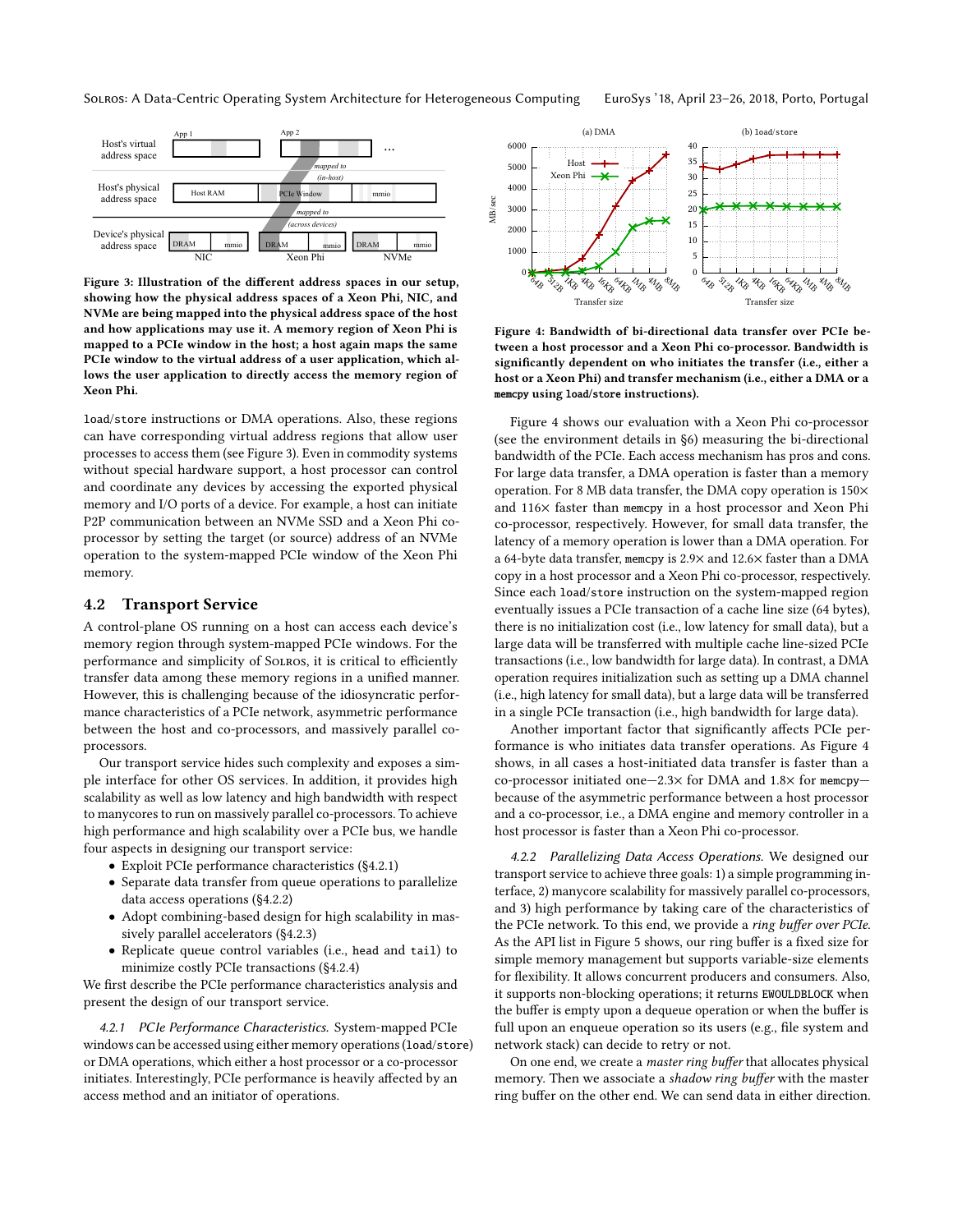#### EuroSys '18, April 23–26, 2018, Porto, Portugal C. Min et al.

```
1 /** Create a master ring buffer with a given size
2 * return a master handle *<br>3 int b master init(st
                 rb master init(struct rb *rb, int size):
4 /** Create a shadow ring buffer attached
    * to a master ring buffer with a given master handle */6 struct rb *rb shadow init(int master handle):
   /* Enqueue 1) enqueue data with a given size
     * returning a ring buffer memory to fill in (rb_buf) */
9 int rb_enqueue(struct rb *rb, int size, void **rb_buf);<br>10 /** Enqueue 2) copy data to the ring buffer memory (rb_buf) */
11 void rb_copy_to_rb_buf(void *rb_buf, void *data, int size);
12 /** Enqueue 3) mark the enqueued data ready to dequeue *13 void rb\_set\_ready(void *rb\_buf);rb_set_ready(void *rb_buf);
14 /* Dequeue 1) dequeue a data from the head of a ring buffer
15 * returning a ring buffer memory to copy out (rb_buf) */<br>16 int         rb_dequeue(struct rb *rb, int *size, void **rb_buf);
17 /** Dequeue 2) copy data from the ring buffer memory (rb_buf)
18 void rb_copy_from_rb_buf(void *data, void *rb_buf, int size);<br>19 /** Dequeue 3) make the dequeue data allow to reuse */<br>20 void rb_set_done(void *rb_buf);
```
Figure 5: Solros transport API, which is a fixed-size ring buffer over the PCIe bus. A master ring buffer allocates physical memory and a shadow ring buffer accesses the master over PCIe. enqueue/dequeue operations are separated from copy operations so that multiple threads can access each element concurrently, and ring buffer operations and data access can be interleaved easily.

The shadow ring buffer accesses the associated master through system-mapped PCIe windows. This master shadow buffer design exposes a lot of flexibility for performance optimization. That is, we can exploit asymmetric performance by deciding where to put the master ring buffer. For example, when we allocate a master ring buffer at the co-processor memory, the co-processor accesses the ring buffer in its local memory and a fast host processor accesses the ring buffer via its faster DMA engine. Therefore, deciding where to locate a master ring buffer is one of the major decisions in designing OS services in Solros. Note that a master ring buffer can be located at either a sender or a receiver side, unlike previous circular buffers [\[18,](#page-13-25) [40\]](#page-13-26) in RDMA, which only allows a receiver to allocate the buffer memory.

Unlike conventional ring buffers [\[18,](#page-13-25) [23,](#page-13-27) [40\]](#page-13-26), we decouple data transfer from enqueue/dequeue operations to interleave queue operations with data access operations and to parallelize data access from each thread. To this end, the rb\_enqueue and rb\_dequeue do not copy data from/to a user-provided memory. Instead, they expose a pointer (rb\_buf) to an element memory in a ring buffer so that a user can directly operate on the element memory. Once a user data (data) is copied from/to the element memory using rb\_copy\_to\_rb\_buf/rb\_copy\_from\_rb\_buf, the element needs to be set to ready to dequeue (rb\_set\_ready) or ready to reuse (rb\_set\_done).

<span id="page-5-1"></span>4.2.3 Taming High Concurrency using Combining. One key challenge in designing transport service is dealing with the high concurrency of co-processors, e.g, a Xeon Phi has 61 cores (or 244 hardware threads). To provide high scalability on such co-processors, we design our ring buffer with the combining technique [\[20\]](#page-13-28). The key insight is that a combiner thread batches operations for other concurrent threads. Previous studies [\[20,](#page-13-28) [41,](#page-13-29) [55\]](#page-14-11) have shown that for data structures such as stack and queue, a single thread outperforms lock-based and lock-free approaches, as it amortizes atomic operations while maintaining cache locality.

For combining, one ring buffer internally maintains two request queues for enqueue and dequeue operations, respectively. rb\_enqueue (or rb\_dequeue) first adds a request node to the corresponding request queue, which is similar to the lock operation

of an MCS queue lock [\[44\]](#page-13-30). If the current thread is at the head

of the request queue, it takes the role of a combiner thread and processes a certain number of rb\_enqueue (or rb\_dequeue) operations. As soon as it finishes processing an operation, it indicates its completion by toggling the status flag in the request node. A non-combining thread waits until its status flag is turned on. Our combining design requires two atomic instructions: atomic\_swap and compare\_and\_swap, and significantly reduces contention on control variables (e.g., head and tail) of the ring buffer, which leads to better scalability.

<span id="page-5-2"></span>4.2.4 Minimizing PCIe Overhead by Replication. To exploit the performance characteristics of PCIe, we use two techniques. First, rb\_copy\_to\_rb\_buf and rb\_copy\_from\_rb\_buf use memcpy for small data and DMA copy for large data to get the best latency and throughput. In our implementation with Xeon Phi, we use a different threshold for a host and a Xeon Phi: 1 KB from a host and 16 KB from Xeon Phi because of the longer initialization of the DMA channel.

To further reduce costly remote memory accesses over PCIe, we replicate the control variables (i.e., head and tail) and defer their updates until required. This is critical because accessing a control variable over a PCIe bus issues a costly PCIe transaction. In our master shadow buffer model, a sender, which performs rb\_enqueue, maintains the original copy of tail and the local replica of head. Similarly, a receiver, which performs rb\_dequeue, maintains the original copy of head and the local replica of tail. This design improves performance because a sender and receiver can access head and tail in their local memory without crossing the PCIe bus. To ensure the correctness of operations, we should properly synchronize replicated variables. That is, whenever rb\_enqueue sees if a ring buffer is full (or rb\_dequeue sees if a ring buffer is empty), it updates its replicated variable by fetching the original value from remote. Also, a combiner thread always updates original values at the end of combining to amortize the remote access cost with the combining threshold.

## <span id="page-5-0"></span>4.3 File System Service

The Solros file system is designed for multiple co-processors to process a large volume of data efficiently. To this end, we run a lightweight file system stub on a co-processor and a full-fledged file system proxy on a host processor (see [Figure 6\)](#page-6-1). For high performance, we optimize the data transfer path between a co-processor and a disk. We perform P2P data transfer between a disk and a co-processor whenever possible, which is beneficial, as it allows a DMA engine of a disk to directly fetch data from/to memory in a co-processor. In addition, we use host-side buffer cache to improve the I/O performance of accessing data shared by multiple co-processors.

4.3.1 Data-plane OS. A lightweight file system stub transforms a file system call from an application to a corresponding RPC, as there exists a one-to-one mapping between an RPC and a file system call, which leads to trivial transformation of file system calls to RPC commands. Thus, a data-plane OS does not necessarily handle the complicated file system operations, such as maintaining directories,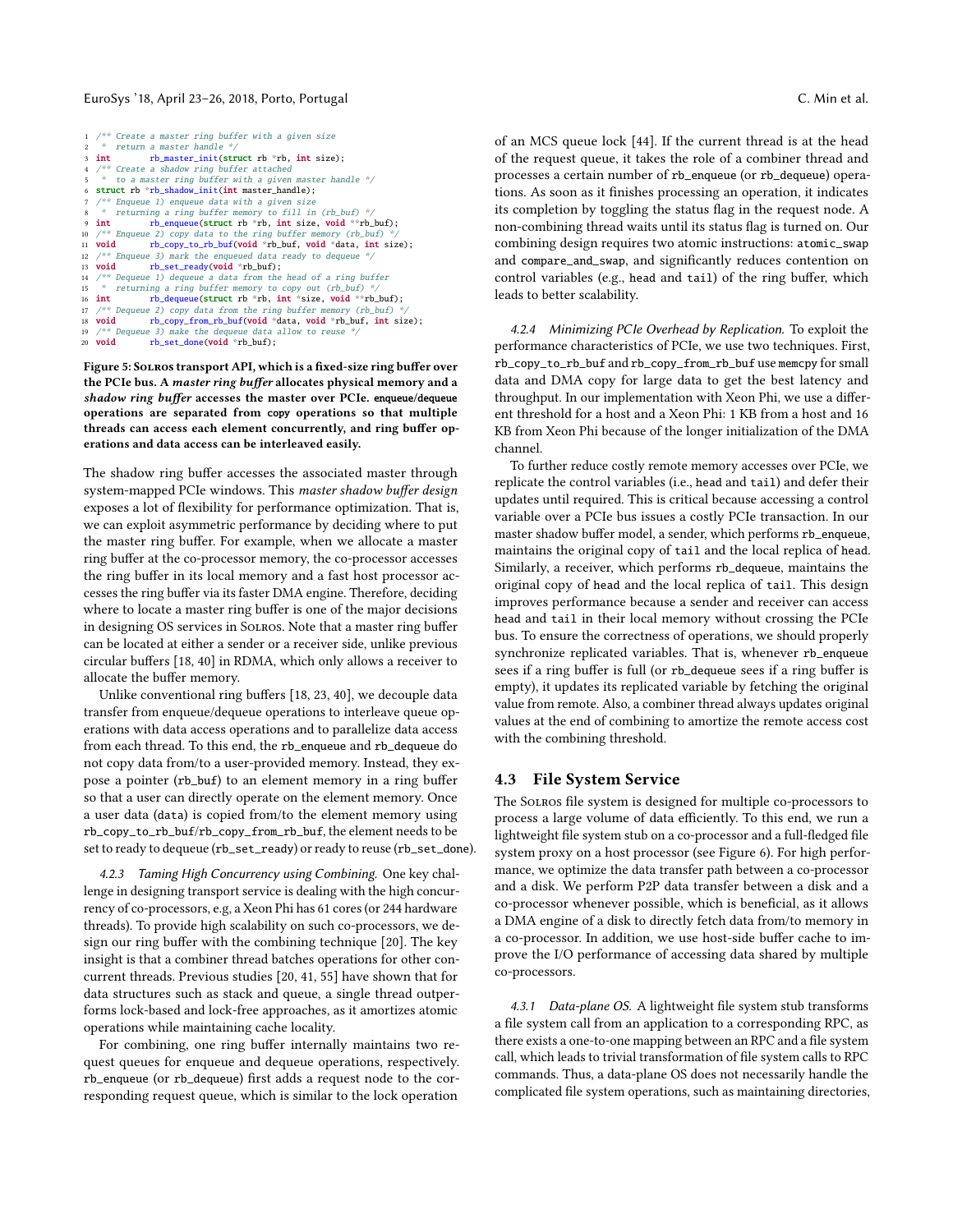<span id="page-6-1"></span>

Figure 6: File system service in Solros. For file system calls, the stub on the data-plane OS delegates these operations by sending RPC messages to the file system proxy in the control-plane OS. The control-plane OS decides an operation mode in either the peer-topeer mode for zero-copy I/O between an SSD and co-processor memory or a buffered mode considering the PCIe network. If data should cross NUMA domains, it works in a buffered mode.

disk blocks, and inode, which are delegated to a file system proxy in the control-plane OS.

A pair of ring buffers is used for RPC. We create their master ring buffers at the co-processor memory. Hence, RPC operations by a co-processor are local memory operations; meanwhile, the host pulls requests and pushes their corresponding results across the PCIe. Instead of transferring file data in the payload of the RPC, a data-plane OS sends the physical addresses of co-processor memory where the file data is read (or written) for zero-copy file system I/O operations.

4.3.2 Control-plane OS. A file system proxy server in a controlplane OS pulls file system RPC messages from co-processors. It executes the requested operations and then returns results (e.g., the return code of a file system call) to the requested data-plane OS.

For read/write operations that need large data transfer, the proxy provides two communication modes: 1) in the peer-to-peer communication, it initiates the P2P data transfer between a disk and memory in a co-processor, which minimizes the data transfer; 2) in the buffered communication, the proxy manages a buffer cache between disks and co-processors. The buffered communication is preferred in several cases: a cache hit occurs; a disk does not support the peer-to-peer communication (e.g., SCSI disk); a peerto-peer communication is slower than the buffered communication depending on the data path on PCIe network (e.g., crossing a NUMA boundary); or files are explicitly opened with our extended flag O\_BUFFER for buffered I/O operations. Besides these cases, the proxy initiates the peer-to-peer communication for zero-copy data transfer between a disk and a co-processor.

In the peer-to-peer communication, the proxy translates the file offset to the disk block address and also translates the physical

<span id="page-6-2"></span>

Figure 7: Network service in Solros. It is composed of a thin network stub on a data-plane OS and a full-featured proxy on a controlplane OS. Host DMA engines pull outgoing data to send and coprocessor DMA engines pull incoming data to receive so we can fully exploit the hardware capability for data transfer. The controlplane OS performs load balancing among co-processors; it allows multiple co-processors to listen to the same port (i.e., a shared listening socket) and Solros makes load-balancing decision based on a user-provided forwarding rules.

memory address of a co-processor to the system-mapped PCIe window address (refer [§4.1\)](#page-3-2). It then issues disk commands with disk block addresses and system-mapped addresses of co-processor physical memory. Finally, the DMA engine of the disk will directly copy from/to the co-processor's memory. For file system metadata operations (e.g., creat, unlink, stat), the proxy calls the underlying file system and returns the results to a co-processor.

#### <span id="page-6-0"></span>4.4 Network Service

Similar to the file system service, data-plane OS delegates its network service, particularly TCP in our current design, to the controlplane OS (see [Figure 7\)](#page-6-2). The data-plane OS uses RPC for its initiating socket operations, and socket events (e.g., a new client is connected or new data arrives) are delivered via an event-notification channel over our transport service. Similar to our file system service, there is a one-to-one mapping with a socket system call. The controlplane OS performs load balancing among co-processors; it allows multiple co-processors to listen to the same port and performs load balancing based on user-provided policy. Solros' network service is designed for high performance, manycore scalability, and seamless scalability across multiple co-processors.

4.4.1 RPC communication. We maintain two ring buffers for network RPC: an outbound ring buffer for send and connect, and an inbound ring buffer for recv and accept. We place those ring buffers to maximize performance; we create an outbound ring buffer as a master at a co-processor and an inbound ring buffer as a master at a host processor. By doing so, we can fully exploit the DMA engines of a host and a co-processor simultaneously; the host DMA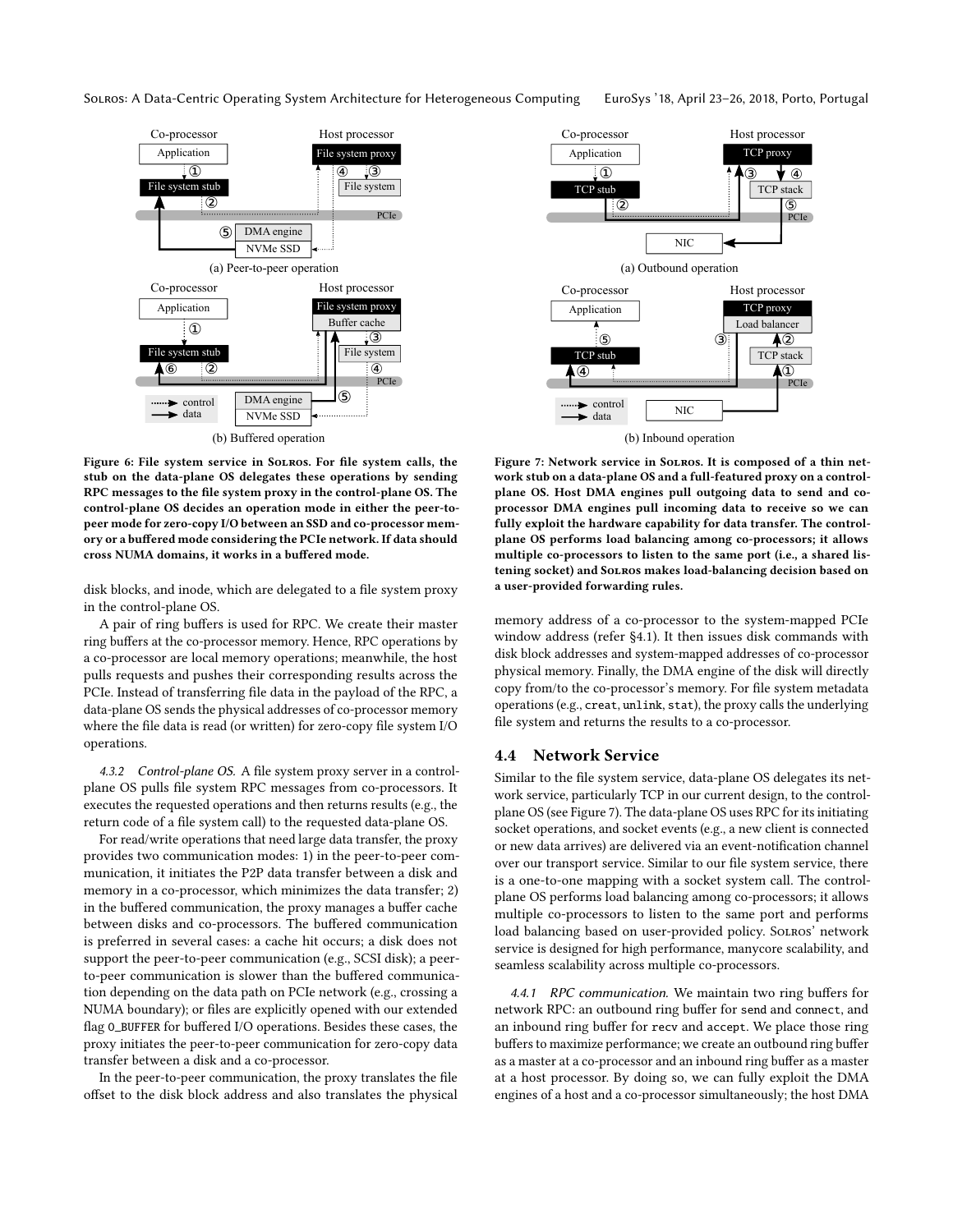<span id="page-7-1"></span>

| Module              |       | Lines of code      |                      |
|---------------------|-------|--------------------|----------------------|
|                     |       | <b>Added lines</b> | <b>Deleted lines</b> |
| Transport service   |       | 1.035              | 365                  |
| File system Service | Stub  | 5,957              | 2.073                |
|                     | Proxy | 2.338              | 124                  |
| Network Service     | Stub  | 2.921              | 79                   |
|                     | Proxy | 5.609              | 34                   |
| NVMe device driver  |       | 924                | 25                   |
| SCIF kernel module  |       | 60                 | 14                   |
| Total               |       | 18,844             | 2,714                |

Table 1: Summary of lines of modifications

engines pull outgoing data and the co-processor DMA engines pull incoming data from the other end. In addition, the inbound ring buffer is large enough (e.g., 128 MB) to backlog incoming data or connections.

4.4.2 Event notification. We design the event notification of the Solros network service for high scalability by minimizing contention on the inbound ring buffer and high degree parallelism for data transfer. To this end, a data-plane OS has an event dispatcher thread that distributes inbound events (e.g., recv and accept) to corresponding sockets. It dequeues an event from the inbound ring buffer (rb\_dequeue) and enqueues the ring buffer address (rb\_buf), where data is located, to a per-socket event queue. When an application calls inbound system calls, its thread dequeues the per-socket event queue, copies the data on the inbound ring buffer (rb\_buf) using rb\_copy\_from\_rb\_buf, and finally releases data on the inbound ring buffer using rb\_set\_done. This design alleviates contention on the inbound ring buffer by using a single-thread event dispatcher and maximizes parallel access of the inbound ring buffer from multiple threads. A potential problem is that the single-thread event dispatcher can be a bottleneck. However, we have not observed such cases even in the most demanding workload (i.e., 64-byte ping pong) with the largest number of hardware threads (i.e., 244 threads in Xeon Phi).

4.4.3 Load balancing. In Solros, running a network server on a co-processor is the natural way to expose the capability of a coprocessor to the outside. Solros supports a shared listening socket for seamless scalability of network servers running on multiple co-processors. Solros allows for multiple co-processors to listen to the same address and port. When packets arrive, the network proxy decides which co-processor a packet is forwarded to. Solros provides a pluggable structure to enable packet forwarding rules for an address and port pair, which can either be connection-based (i.e., for every new client connection) or content-based (e.g., for each request of key/value store [\[36\]](#page-13-31)). In addition, a user can use other extra information, such as load on each co-processor, to make a forwarding decision. Thus, our shared listening socket is a simple way to scale out network services using multiple co-processors.

#### <span id="page-7-0"></span>5 IMPLEMENTATION

We implemented Solros for an Intel Xeon Phi co-processor, which is attached to a PCIe bus. A Xeon Phi co-processor runs Linux kernel modified by Intel. Thus, we implemented the control-plane OS and the data-plane OS by extending those Linux kernels (see [Table 1\)](#page-7-1).

Transport service. We implement our transport service using Intel SCIF [\[32\]](#page-13-32), which provides mmap and DMA operations of Xeon Phi memory to a host (or vice versa). Our ring buffer is implemented as a fixed-size array that is mapped to the other side over PCIe through SCIF mmap API. We did two optimizations for performance. The first optimization parallelizes DMA operations on a ring buffer. As SCIF does not allow concurrent DMA operations on a mapped memory region over PCIe, we map the same memory region multiple times for concurrent DMA operations, which accounts for eight mappings because both a Xeon and Xeon Phi processor have eight DMA engines. One common problem of the array-based ring buffer is checking if an element spans at the end of the array. To avoid explicit range checking, we make our ring buffer truly circular; we mmap-ed the array twice to a contiguous address range so that the

File system service. For Xeon Phi, we implemented the file system stub under the VFS layer. For the RPC of the file system service, we extended the 9P protocol [\[6\]](#page-13-33) to support zero-copy data transfer between a disk and a co-processor. In particular, we extended Tread and Twrite passing the physical address of a Xeon Phi instead of carrying data. We developed the file system proxy based on the diod 9P server [\[2\]](#page-13-34).

data access overrun at the end of the array goes to the beginning

of the array.

For peer-to-peer operations, we translate a file offset to a disk block address and a physical memory address of Xeon Phi to a system-mapped PCIe window address. We get an inverse mapping from a disk block address from a file offset using fiemap ioctl [\[4\]](#page-13-35). One limitation using fiemap is that the file system proxy should run on an in-place-update file system (e.g., ext4, XFS), which does not change disk block address upon overwriting, so it is safe to directly access disk blocks. The SCIF kernel module translates the physical memory address of Xeon Phi to a corresponding system-mapped PCIe window address.

Optimized NVMe device driver. We added two ioctl commands (p2p\_read and p2p\_write) to the NVMe device driver for the file system proxy to issue peer-to-peer disk operations. These two new ioctl commands are IO vectors that contain all NVMe commands to process a read/write system call, which is required for a fragmented file, as multiple NVMe commands are necessary to serve one read/write file system call. Our IO vector design improves the performance by coalescing multiple ioctl commands into one, thereby reducing the context switching overhead to the kernel.

To further improve performance, we optimized the NVMe device driver to process these new ioctl commands. Our optimized driver batches all NVMe commands in one IO vector, which corresponds to one read/write system call, ringing the NVMe doorbell and receiving the interrupt only once. This approach improves performance because it reduces the number of interrupts raised by ringing the doorbell. Due to this optimization, which is only possible in Solros, the file system performance of Solros is sometimes better than that of the host (see [Figure 1\)](#page-1-0).

Network service. For the communication between a network proxy and a stub, we defined 10 RPC messages, each of which corresponds to a network system call, and two messages for event notification of a new connection for accept and new data arrival for recv. Our TCP stub is implemented as an INET protocol family in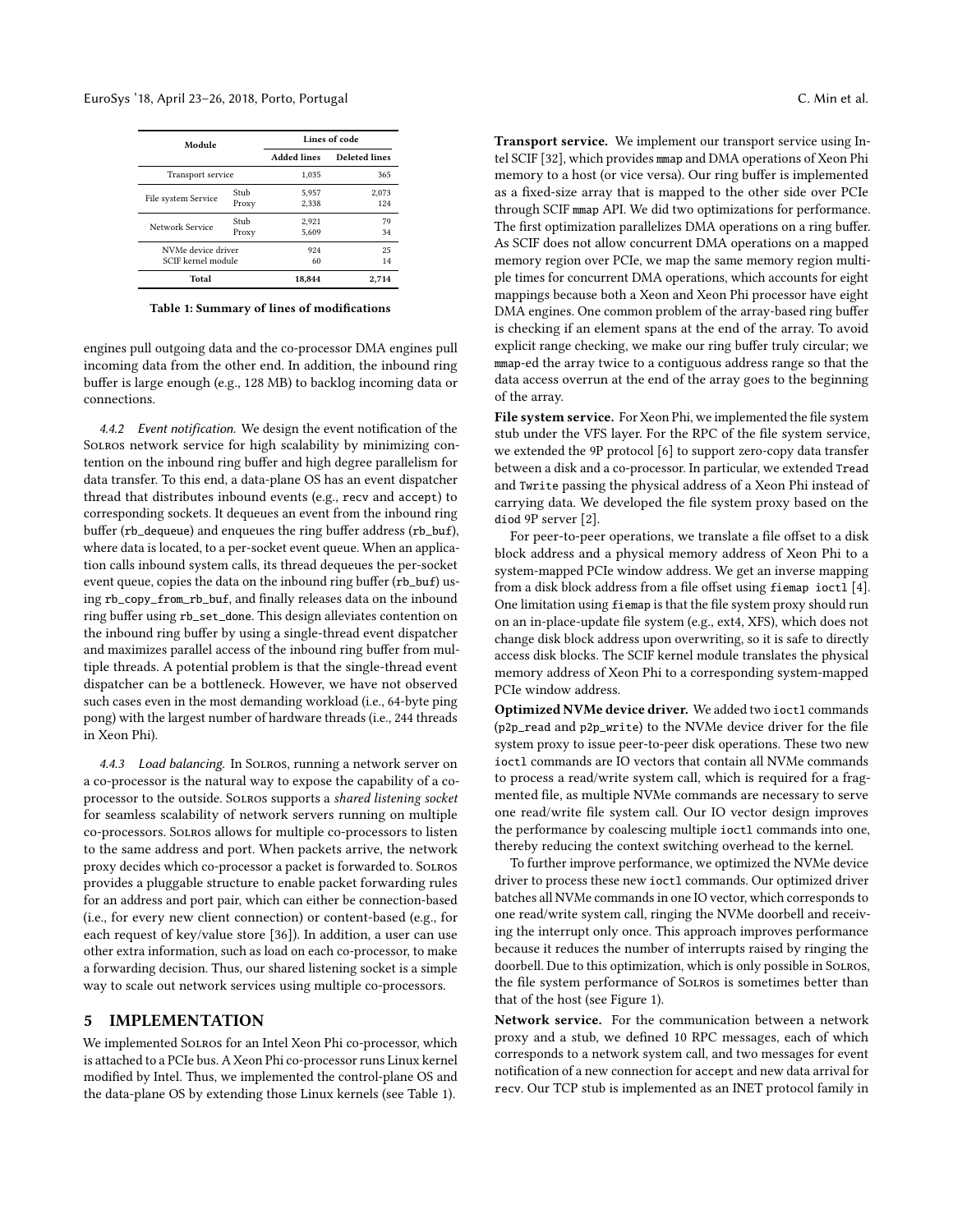<span id="page-8-3"></span>

Figure 8: Scalability of Solros ring buffer for the enqueue-dequeue pair benchmark with 64-byte elements. Even under high core count, our combining-based ring buffer show superior scalability than the two-lock queue, which is a widely-implemented algorithm, without performance degradation. At 61 cores, Solros provides 1.5× and 4.1× higher performance than the ticket and the MCS-queue lock version for two-lock queues, respectively.

Linux kernel. In the TCP proxy, we implemented a connection-based round-robin load-balancing policy for a shared listening socket. The TCP proxy relies on the TCP/IP stack in the Linux kernel on a host.

# <span id="page-8-0"></span>6 EVALUATION

We evaluate Solros on a server running Linux kernel 4.1.0 with two Xeon E5-2670 v3 processors, each having 24 physical cores, eight DMA channels, and 768 GB memory. We use four Xeon Phi coprocessors with 61 cores or 244 hardware threads that are connected to the host via PCIe Gen 2 x16. The maximum bandwidth from Xeon Phi to host is 6.5GB/sec and the bandwidth in the other direction is 6.0GB/sec [\[63\]](#page-14-12). For a storage device, we use a PCIe-attached Intel 750 NVMe SSD with 1.2 TB capacity [\[34\]](#page-13-36). The maximum performance of the SSD is 2.4GB/sec and 1.2Gb/sec for sequential reads and writes, respectively. To evaluate network performance, we use a client machine with two Xeon E5-2630 v3 processors (16 cores or 32 hardware threads). The client machine runs Linux kernel 4.10.0 and is connected to the server through a 100 Gbps Ethernet. In all experiments running Xeon Phi with Linux TCP stack, we configured a bridge in our server so our client machine can directly access a Xeon Phi with a designated IP address.

In the rest of this section, we first show the performance consequences of our design choices for three Solros services [\(§6.1\)](#page-8-1) and then illustrate how Solros improves the performance of two realistic applications [\(§6.2\)](#page-10-0). Finally, we show the scalability of the control-plane OS [\(§6.3\)](#page-11-1).

#### <span id="page-8-1"></span>6.1 Micro benchmarks

We ran micro benchmarks to evaluate the performance and scalability of three Solros services with our design choices.

6.1.1 Transport Service. Our transport service is an essential building block for other services, so its performance and scalability is critical. We ran three micro benchmarks for our ring buffer.

Scalability. To evaluate whether our ring buffer is scalable, we ran an enqueue-dequeue pair benchmark on a Xeon Phi varying the number of threads. We created both master and shadow ring buffers at the Xeon Phi to opt out the effect of the PCIe bus. Each thread alternately performs enqueue and dequeue operations and

<span id="page-8-2"></span>

Figure 9: Performance of Solros's ring buffer over PCIe with 64 byte elements. In [Figure 9\(](#page-8-2)a), a master ring buffer is created at Xeon Phi and a host pulls the data over PCIe. [Figure 9\(](#page-8-2)b) shows the performance of the other direction. Our lazy update scheme, which replicates the control variables, improves the performance by 4× and 1.4× in each direction with decreased PCIe transactions.



Figure 10: Unidirectional bandwidth with varying element size with eight concurrent threads. Similar to [Figure 9,](#page-8-2) we create the master ring buffer at the sender so that the receiver pulls data over PCIe. For small-size data copy, memcpy performs better than DMA copy. For large-size data copy, it is the opposite. Our adaptive copy scheme performs well regardless of the copy size.

we measured a pair of operations per second. We compare the performance with the two-lock queue [\[45\]](#page-13-37), which is the most widely implemented queue algorithm, with two different spinlock algorithms: the ticket and the MCS queue lock.

[Figure 8](#page-8-3) shows a performance comparison with a varying number of threads. Our ring buffer performs better than the two-lock queues. The scalability of the ticket-lock variant degrades with increasing core count because of the cache-line contention on the spinlocks. Even the MCS lock, which avoids the cache-line contention, has sub-optimal scalability to Solros because our ring buffer uses the combining approach, in which a combiner thread performs batch processing for others, which results in less cacheline bouncing. Thus, at 61 cores, our ring buffer performs 4.1× and 1.5× faster than the ticket and the MCS lock variants, respectively.

Optimization for PCIe. [Figure 9](#page-8-2) shows the performance of our ring buffer over PCIe with and without replicating control variables (i.e., lazy update of head and tail). With the lazy update scheme, we maintain a replica of control variables of our ring buffer and defer the update of the replica when a ring buffer becomes full or empty, or when a combiner finishes its batch operations. The results show that the lazy update scheme significantly improves performance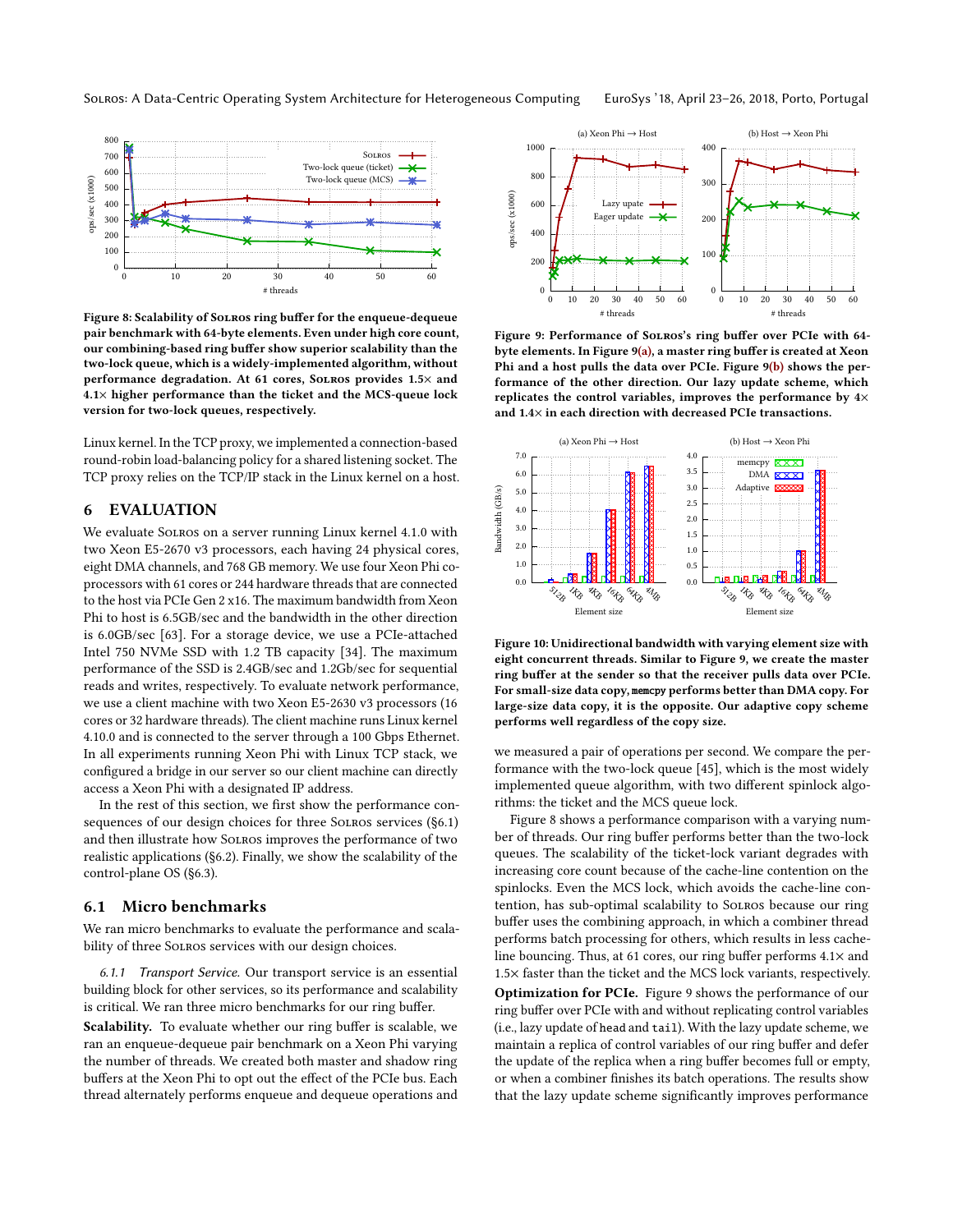EuroSys '18, April 23–26, 2018, Porto, Portugal C. Min et al.

<span id="page-9-1"></span>

Figure 11: Throughput of random read operations on an NVMe SSD with a varying number of threads. Solros and the host show the maximum throughput of the SSD (2.4GB/sec). However, Xeon Phi with Linux kernel (virtio and NFS) has significantly lower throughput (around 200MB/sec).

by 4× and 1.4× in each direction by reducing the number of PCIe transactions in accessing the control variables. With the lazy update scheme, our ring buffer over PCIe performs as good as (or even better) the local version in [Figure 8.](#page-8-3) We note that performance is asymmetric with respect to directions due to the asymmetric performance of the host and the Xeon Phi.

As we discussed in [§4.2,](#page-4-0) the data transfer performance over PCIe is dependent on transfer mechanisms (i.e., DMA or memcpy). Thus, our ring buffer adaptively decides the transfer mechanism depending on the element size: use DMA if data is larger than 1KB or 16KB on a host and Xeon Phi, respectively. [Figure 10](#page-8-2) shows that our adaptive copy schemes consistently performs well regardless of the copy size.

6.1.2 File System Service. We evaluated the file system service of Solros using a micro benchmark. [Figure 11](#page-9-1) and [12](#page-9-0) show the throughput of random read and random write operations on a 4 GB file, respectively. We compare the performance in two settings. 1) Xeon Phi with virtio: ext4 file system is running on Xeon Phi and controls an NVMe SSD as a virtual block device (virtblk). An SCIF kernel module on the host drives the NVMe SSD according to requests from the Xeon Phi. An interrupt signal is designated for notification of virtblk. 2) Xeon Phi with NFS: the NFS client on Xeon Phi accesses the host file system over the NFS protocol. We also include the throughput of the host to show the maximum achievable throughput.

Solros shows significantly higher throughput over the conventional approach, running a whole file system on Xeon Phi (virtio).

<span id="page-9-0"></span>

Figure 12: Throughput of random write operations on an NVMe SSD with a varying number of threads. Solros and the host show the maximum throughput of the SSD (1.2GB/sec). However, Xeon Phi with Linux kernel (virtio and NFS) shows significantly lower throughput (less than 100MB/sec).



Figure 13: Latency breakdown of I/O sub-system between Solros (Phi-Solros) and stock Xeon Phi (Phi-Linux). We issued 512KB random read operations using the fio benchmark to profile the file system latency and ran our TCP latency benchmark with 64B message size.

In particular, when the request size is larger than 512KB, the additional communication overhead between the data- and the controlplane OSes over the PCIe bus is hidden and we achieve the maximum throughput of our NVMe SSD (2.4GB/sec for random read and 1.2GB/sec for random write operations). As [Figure 13\(](#page-9-0)a) shows, our zero-copy data transfer performed by the NVMe DMA engine is 171× faster than the CPU-based copy in virtio, and our thin file system stub spends 5× less time than a full-fledged file system on the Xeon Phi. In summary, the Solros file system service achieves the maximum throughput of an SSD and significantly outperforms the conventional approach by as much as  $14\times$  and  $19\times$  for NFS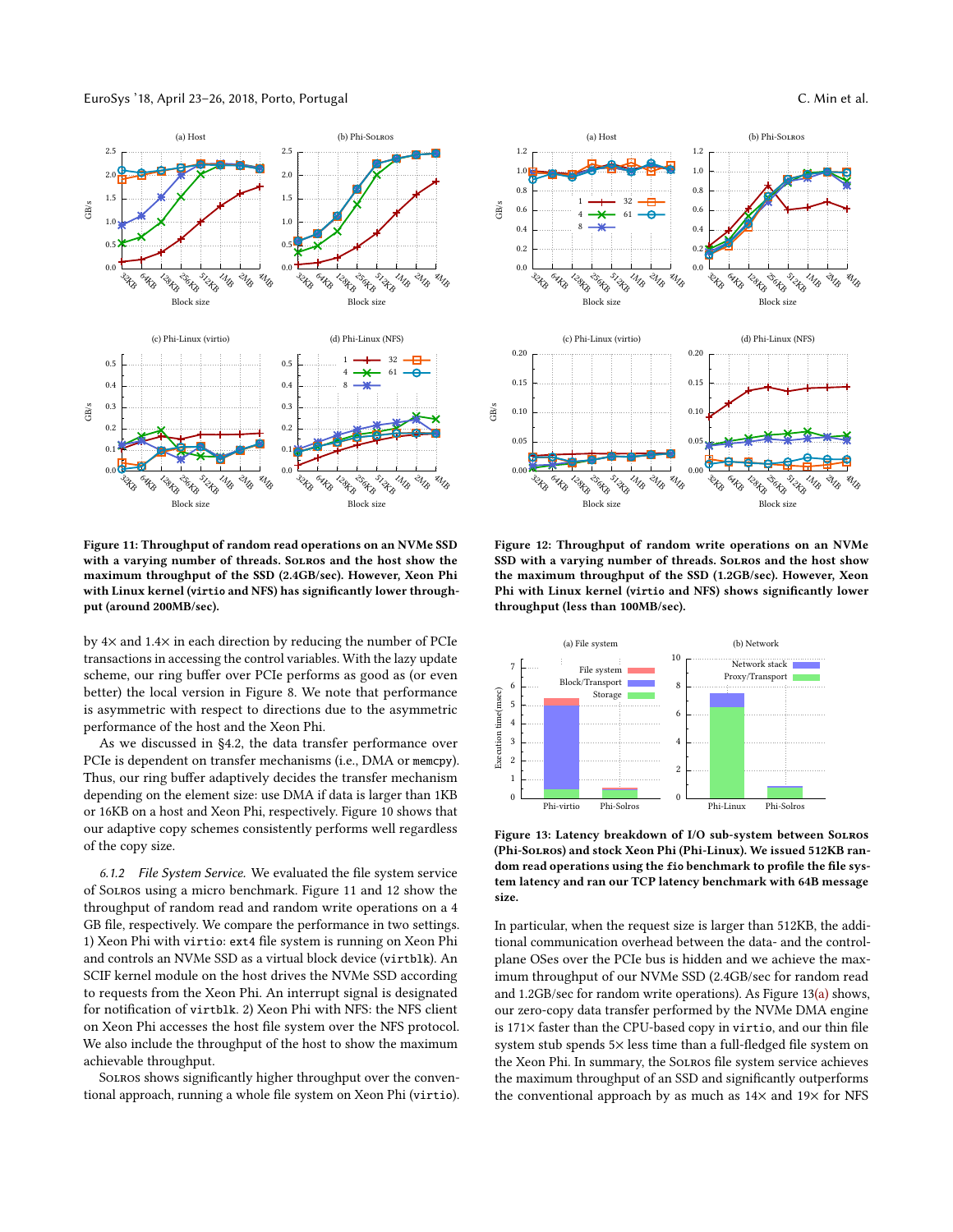<span id="page-10-1"></span>Host **KXX** Phi-Solros **KXX** Phi-Linux **K** 8 Latency (msec) 6 Latency (msec) 4 2  $\theta$ 128KB **XISCON** a sidoo **AB** 1<sub>6KB</sub> **SAB** oska **IMB**  $4\sigma$ q<br>M Message size

Figure 14: TCP latency with different message sizes using 61 concurrent connections. Solros shows superior throughput over the stock version, while running a full TCP stack on Xeon Phi.



Figure 15: TCP latency for a 64-byte message varying the number of threads. Solros shows superior scalability over Xeon Phi with the Linux kernel. However, Solros also shows performance degradation as threads increase. That is because of the limitation of our implementation. The common socket layer, under which our TCP stub is implemented, becomes a scalability bottleneck.

and virtio, respectively. Also, it scales well without performance degradation with concurrent threads.

6.1.3 Network Service. We evaluated Solros' network service using a micro benchmark for TCP latency and scalability. [Figure 14](#page-10-1) shows TCP latency with different message sizes using 61 concurrent threads. We present the performance of a host for reference and compare Solros with the conventional approach running a full TCP stack on Xeon Phi (Phi-Linux). A TCP client runs on a different machine and is connected to the TCP server through a 100 Gbps Ethernet. Results show that our approach has significantly lower latency than the conventional one. Figure  $1(b)$  shows the cumulative distribution of response; the 99 percentile latency of host, Solros, and Xeon Phi with Linux kernel are 41.2 usec, 103.1 usec, and 713 usec, respectively. As [Figure 13\(](#page-9-0)b) shows, our transport service is 8.7× faster and our thin network stub takes 10.9× less CPU time than the stock network stack on Xeon Phi.

[Figure 15](#page-10-1) shows the scalability of our network service with a varying number of threads. Compared to the latency at a single core, latency at 61 cores increases 9.2× and 29.5× for Solros and Xeon Phi with a full TCP stack, respectively. Solros shows significantly higher manycore scalability than the stock Xeon Phi version. However, Solros' scalability is limited because the TCP stub of Solros is implemented as an INET protocol family under the common socket layer, which becomes a scalability bottleneck.

<span id="page-10-2"></span>

Figure 16: Performance comparison of CLucene, text search engine, with Solros, NFS, and virtio. Solros performs  $19\times$  faster than ext4/virtio running on Xeon Phi.



Figure 17: The performance of our image search server running on a Xeon Phi co-processor and network bandwidth over time. Solros version is 2× faster than the version with Linux kernel.

#### <span id="page-10-0"></span>6.2 Application Benchmarks

We now consider two realistic I/O-intensive applications: text search and image search. In particular, we investigate how Solros services help to improve application performance and seamlessly scale with multiple Xeon Phi co-processors.

6.2.1 Text Search. CLucene [\[1\]](#page-13-38) is a text search engine written in C++. To see how the Solros file system service affects the performance of CLucene, we perform full-text indexing in parallel. CLucene indexers, running on a Xeon Phi co-processor, read text files from an NVMe SSD and then create index files on the NVMe SSD. We created 122 indexer threads for our evaluation. The text files are composed of 20,000 files in a directory (20 GB in total). CLucene relies on read, write, and directory enumeration file system calls for indexing files.

For comparison, we ran CLucene on three different file systems: virtio and NFS for Linux on Xeon Phi, and Solros. As [Figure 16](#page-10-2) shows, CLucene with Solros significantly outperforms CLucene with the virtio and NFS file systems. The I/O bandwidth shows that the Solros file system are critical to achieving superior performance by keeping these massively parallel co-processors busy. In particular, virtio shows significantly lower performance even than NFS on Linux. That is because the interrupt notification of virtio has significant overhead as more concurrent threads perform IO operations. This was also observed in [Figure 11,](#page-9-1) where a singlethread read in virtio is faster than multi-thread read operations. [Figure 19\(](#page-11-2)a) shows the execution time breakdown and confirms that IO performance is critical to achieve high performance by making massively parallel co-processors fully busy.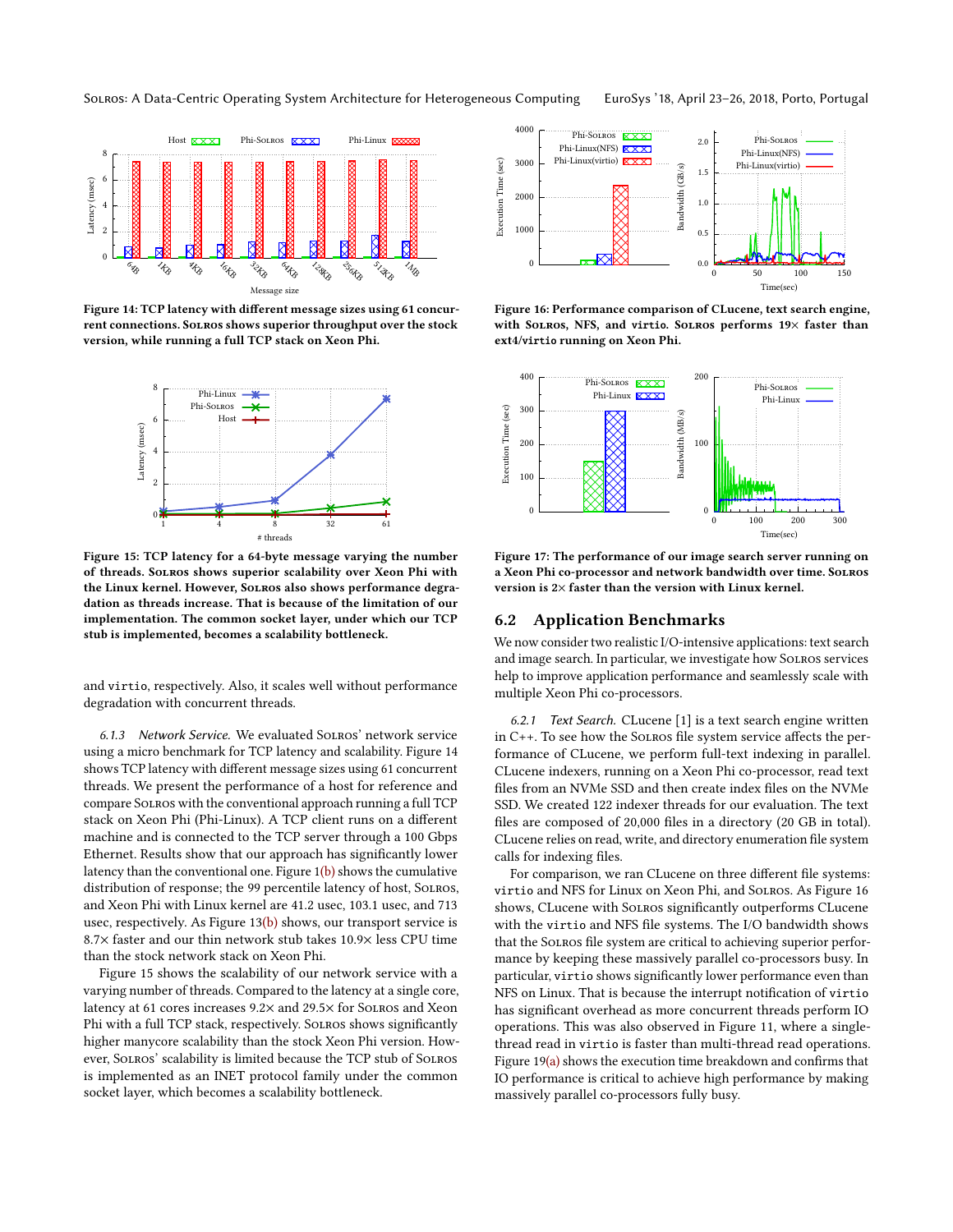6.2.2 Image Search. For an image search server, we extended the netferret content-based image similarity search in PARSEC 3.0 [\[16\]](#page-13-39) and optimized its processing pipeline to remove scalability bottlenecks with the large number of threads. The image search server loads an image database from an NVMe SSD during its initialization and then receives a JPEG image from a client and finally returns the five most similar images in the image database. It is composed of three pipeline stages: 1) a single-threaded listen/accept stage, 2) a multi-threaded recv and similarity comparison stage, and 3) a multi-threaded send stage to send a list of similar images to the client. The client also consists of three stages: 1) a singlethreaded scan stage to get a list of JPEG files in a directory, 2) a multi-threaded send stage to send JPEG files one by one, and 3) a multi-threaded output stage to get a response from the image search server. We measure the time to query 1,000 JPEG images (5 GB in total).

We ran experiments in two configurations: Xeon Phi with the Solros network service and Xeon Phi with Linux TCP stack. As [Figure 17](#page-10-2) shows, the performance of the image server with Solros network service is 2× faster than that with Linux TCP stack on Xeon Phi. [Figure 19\(](#page-11-2)b) shows the execution time breakdown and confirms that IO performance is critical to achieve high performance by making massively parallel co-processors fully busy.

To see how the Solros network service helps scale-out of a server application running on multiple co-processors, we ran our image search server on multiple Xeon Phi co-processors up to four. When two or more Xeon Phi co-processors are involved, the image search server running on each Xeon Phi listens on the same port, so the Solros network service treats it as a shared listen socket. When a new client connection comes in, the Solros network service forwards a connection to one of Xeon Phi co-processors in a roundrobin way. As [Figure 18](#page-11-2) shows, the performance of the image search scales linearly as more Xeon Phi co-processors are used.

#### <span id="page-11-1"></span>6.3 Scalability of Control-Plane OS

In the Solros architecture, the control-plane OS serves requests from multiple data-plane OSes for performance and better global coordination. However, one potential problem of this architecture is that the control-plane OS would become a scalability bottleneck. The scalability of the control-plane OS will be determined by the scalability of its services, the performance of interconnect, PCIe, and the performance of IO devices. To see how much the control-plane OS in Solros is scalable, we ran the fio benchmark with random read operations varying the numbers of Xeon Phi and NVMe SSD pairs. As [Figure 20](#page-11-3) shows, Solros scales linearly at least up to four pairs of Xeon Phi and NVMe SSD. For example, in the case that 61 threads per Xeon Phi issue 512KB read requests, Solros shows 2×, 2.9×, and 3.8× higher performance as we increase the number of pairs from two to four, respectively. We note that the number of installable Xeon Phis is limited by the number of PCIe slots.

# <span id="page-11-0"></span>7 DISCUSSION

Our prototype implementation relies on file system and network stacks of the Linux kernel in a host. Thus, the I/O performance of Solros is bounded by that of the Linux kernel. An alternative implementation choice would be to use highly optimized user-space

<span id="page-11-2"></span>

Figure 18: Scalability of our image search varying number of Xeon Phi co-processors. Our shared listening socket mechanism forwards client connection requests to multiple Xeon Phis in a round-robin manner so search queries are evenly distributed to each Xeon Phi. As more Xeon Phis are used, the performance increases linearly.





<span id="page-11-3"></span>Figure 19: Execution time breakdown of application benchmarks

Figure 20: Scalability of fio random read operations varying the number of Xeon Phi co-processors and NVMe SSDs. Solros linearly scales at least up to four pairs of Xeon Phi and NVMe.

I/O stacks such as mTCP/DPDK [\[3,](#page-13-40) [35\]](#page-13-41) for networking and SPDK [\[7\]](#page-13-42) for storage.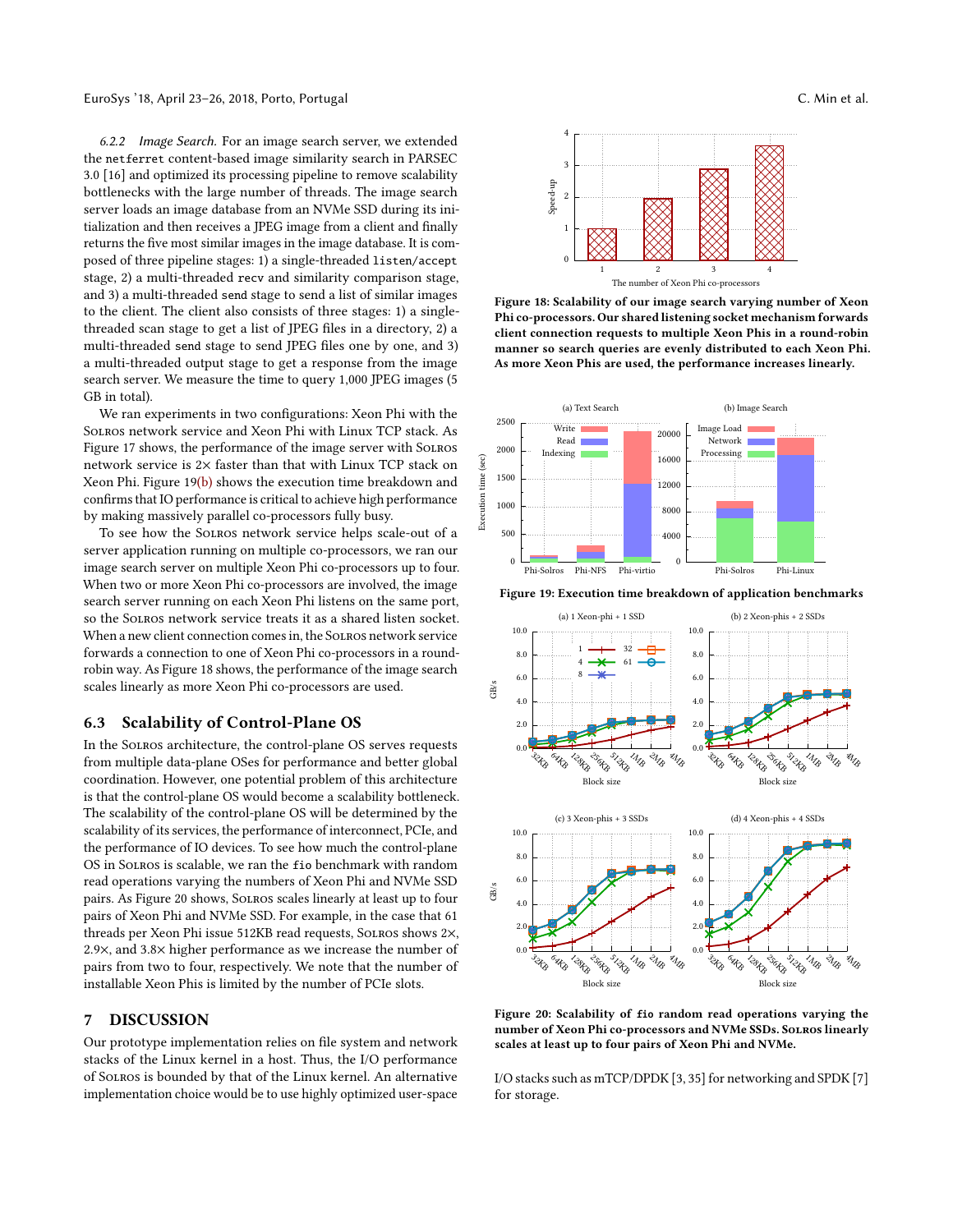One interesting future direction is to extend the design of Solros to different types of co-processors other than Xeon Phi. The generality of our approach will be decided by required hardware primitives to run the data-plane OS and underlying assumptions of our design. Since all Solros services are built on top of its transport service, Solros requires atomic instructions (i.e., atomic\_swap and compare\_and\_swap) used in our ring buffer and the co-processor's capability to expose some of its physical memory to the host to run OS services in the data-plane OS. For isolation among co-processor applications, currently Solros relies on MMU of Xeon Phi. It would be interesting to incorporate software-based isolation [\[30,](#page-13-43) [51\]](#page-14-4) to Solros. We expect that the key performance characteristics that Solros exploits will remain in the future. At a high level, Solros relies on three performance assumptions: 1) cross-NUMA is expensive; 2) load/store is good for small data access and DMA is good for large data access because of the high DMA setup cost; and 3) using hardware resources (e.g., a host DMA engine) of faster processors is better for performance.

### <span id="page-12-0"></span>8 RELATED WORK

Solros emerged from a broader trend of heterogeneous computing and enabling fast I/O services in co-processors. This work is inspired by previous research, including OS design for manycore systems [\[12–](#page-13-22)[15,](#page-13-5) [22,](#page-13-4) [24,](#page-13-44) [53,](#page-14-5) [59,](#page-14-13) [66\]](#page-14-3) and heterogeneous systems [\[11,](#page-13-45) [51,](#page-14-4) [57\]](#page-14-14), I/O in virtualization [\[10,](#page-13-46) [21,](#page-13-2) [25,](#page-13-47) [38,](#page-13-3) [64\]](#page-14-2), I/O path optimization [\[8,](#page-13-1) [50,](#page-14-15) [56,](#page-14-16) [65\]](#page-14-17), and I/O support in GPGPUs [\[37,](#page-13-0) [58\]](#page-14-1). The main difference between Solros and others is that the control-plane OS running on a host takes active roles to make better system-wide decisions and to exploit asymmetric hardware performance.

OSes for manycore systems. The data-plane and control-plane in OS design were first introduced by Arrakis [\[53\]](#page-14-5) and IX [\[15\]](#page-13-5). In their work, the OS kernel takes the essential control-plane functions such as scheduling and management of data-plane OSes. The kernel involvement on the data-plane operations, such as network process, is minimized. Arrakis and IX rely on a hardware virtualization feature, SR-IOV and VT-x, respectively, for safe and isolated direct access of IO devices. Giceva et al. [\[24\]](#page-13-44) adopt this approach to design a customized OS for database systems where performance-critical portions run on the customized lightweight, compute-plane OS. The control-plane OS in Solros plays an active role to optimize I/O and make better sharing and load balancing decisions for multiple co-processors. In high-performance computing, the mOS (multi-OS) approach [\[22,](#page-13-4) [66\]](#page-14-3) runs both a full-weight kernel (FWK) and lightweight kernel (LWK) simultaneously. It reduces OS noise from FWK by running applications on LWK for better performance; it also supports rich system calls by delegating system calls from LWK to FWK. Cerberus [\[59\]](#page-14-13) and Popcorn Linux [\[13\]](#page-13-16) replicate OS kernels to multiple processing domains (e.g., a group of cores [\[59\]](#page-14-13) or a Xeon and Xeon Phi processors [\[13\]](#page-13-16)) for better scalability or seamless migration of a task. Their main focus is on providing a single system image across multiple processing domains, which is not the goal in Solros.

OSes for heterogeneous systems. Helios [\[51\]](#page-14-4) is an OS for heterogeneous systems with multiple programmable devices. Access to I/O services is done via message passing as with Solros. However, Helios requires hardware primitives, timer, interrupt, and trap, which are not required in Solros. M3 [\[11\]](#page-13-45) is a hardware/OS codesign for heterogeneous manycore systems. It integrates cores and memories into a network-on-chip and uses a per-core data transfer unit (DTU) as a message-passing device. OS services are built using message passing via DTU.

I/O path optimization. Hydra [\[65\]](#page-14-17) optimizes complex layouts of computations among programmable devices to maximize offloading and bus usage. PTask [\[56\]](#page-14-16) provides OS abstraction for GPGPU to minimize data movement among devices. DCS [\[8\]](#page-13-1) is a custom hardware engine enabling direct communication among devices (e.g., SSD and NIC). Unlike Solros, they do not take special care for the idiosyncratic performance of PCIe and asymmetric processing power in programmable devices.

I/O support in GPGPU. GPUfs [\[58\]](#page-14-1) provides POSIX-like file system API for GPGPUs, which requests file system calls to a host via RPC. Unlike Solros, peer-to-peer data transfer with storage is not considered. GPUnet [\[37\]](#page-13-0) provides rsocket interface, which is a socket-compatible data stream over RDMA/Infiniband, for GPGPUs. In Solros, we provide a TCP socket API and focus on supporting multiple co-processors including seamless scale-out using a shared listening socket.

I/O virtualization. Delegating I/O operations to another OS is a recurring design pattern in virtualization to ease the burden of developing device drivers [\[21,](#page-13-2) [38,](#page-13-3) [64\]](#page-14-2) or to specialize I/O operations of JVM for high performance [\[10\]](#page-13-46). Since these approaches were developed for homogeneous processor architectures, there is no consideration to exploit heterogeneity.

# <span id="page-12-1"></span>9 CONCLUSION

This paper describes the design and implementation of Solros, a data-centric OS architecture for heterogeneous computing. In Solros, OS services, in particular I/O operations, are delegated to a control-plane OS on a host so a data-plane OS on a co-processor is thin and lightweight. The control-plane OS of Solros is designed to take an active role to perform global coordination among devices. We found that this separation of I/O operations is the best use of specialized processors. To this end, our file system service judiciously makes a decision whether to perform peer-to-peer communication or host-side buffered I/O. Our network service provides load balancing for the shared listening socket from multiple coprocessors using a user-provided rules. This functionality makes the scale out of multiple co-processors easy and seamless. We implemented the Solros prototype with Xeon Phi co-processors and NVMe SSDs. Our evaluation results with micro benchmarks and realistic I/O-intensive applications confirm that Solros provides significant performance improvement over the conventional design: for example, up to 19× performance improvement for file random read operations and 7× decrease in 99th percentile latency for TCP operations. The source code of Solros will be publicly available on Github.

#### **ACKNOWLEDGMENT**

We thank the anonymous reviewers and our shepherd, Pramod Bhatotia, for their helpful feedback. This research was supported, in part, by the NSF award DGE-1500084, CNS-1563848, CNS-1704701 and CRI-1629851, ONR under grant N000141512162, DARPA TC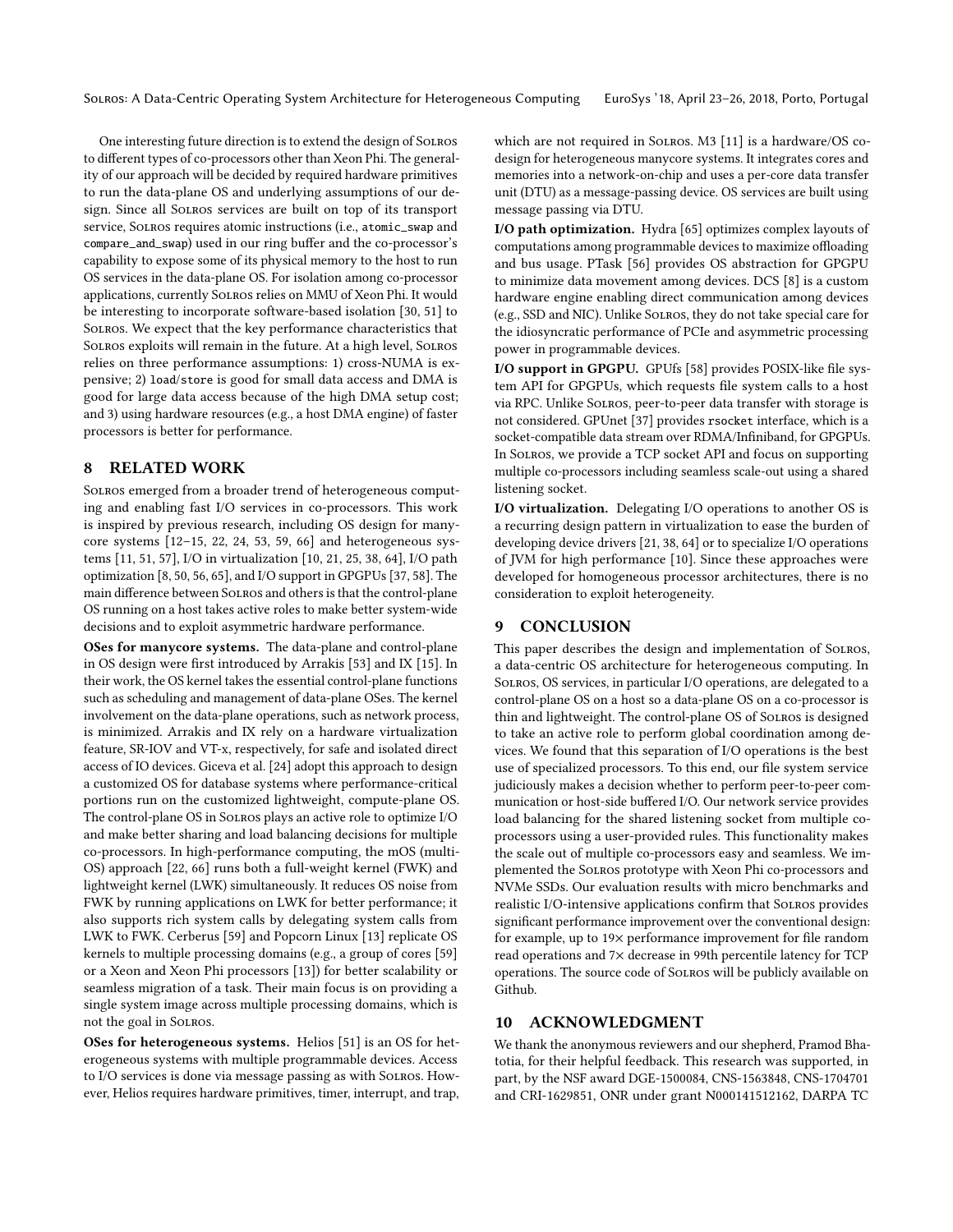(No. DARPA FA8650-15-C-7556), Institute of Information & Communications Technology Promotion grant funded by the Korea government under contract ETRI MSIP/IITPB[2014-0-00035], and gifts from Facebook, Mozilla, and Intel.

#### REFERENCES

- <span id="page-13-38"></span>[1] clucene the open-source, C++ search engine. [http://clucene.sourceforge.net/.](http://clucene.sourceforge.net/)
- <span id="page-13-34"></span>[2] Distributed I/O Daemon - a 9P file server. [https://github.com/chaos/diod.](https://github.com/chaos/diod)
- <span id="page-13-40"></span>[3] DPDK: Data Plane Development Kit. [http://dpdk.org/.](http://dpdk.org/)
- <span id="page-13-35"></span><span id="page-13-13"></span>Fiemap Ioctl. [https://www.kernel.org/doc/Documentation/filesystems/fiemap.txt.](https://www.kernel.org/doc/Documentation/filesystems/fiemap.txt) [5] Intel Xeon Phi Coprocessor 7120A. [http://ark.intel.com/products/80555/](http://ark.intel.com/products/80555/Intel-Xeon-Phi-Coprocessor-7120A-16GB-1238-GHz-61-core)
- <span id="page-13-33"></span>[Intel-Xeon-Phi-Coprocessor-7120A-16GB-1238-GHz-61-core.](http://ark.intel.com/products/80555/Intel-Xeon-Phi-Coprocessor-7120A-16GB-1238-GHz-61-core) [6] intro - introduction to the Plan 9 File Protocol, 9P. [http://man.cat-v.org/plan\\_9/](http://man.cat-v.org/plan_9/5/intro) [5/intro.](http://man.cat-v.org/plan_9/5/intro)
- <span id="page-13-42"></span>[7] Storage Performance Development Kit. [http://www.spdk.io/.](http://www.spdk.io/)
- <span id="page-13-1"></span>[8] Ahn, J., Kwon, D., Kim, Y., Ajdari, M., Lee, J., and Kim, J. DCS: A Fast and Scalable Device-Centric Server Architecture. In Proceedings of the 48th Annual IEEE/ACM International Symposium on Microarchitecture (MICRO) (Waikiki, Hawaii, Dec. 2015).
- <span id="page-13-6"></span>[9] Amazon. EC2 F1 Instances (Preview): Run Custom FPGAs in the AWS Cloud. [https://aws.amazon.com/ec2/instance-types/f1/.](https://aws.amazon.com/ec2/instance-types/f1/)
- <span id="page-13-46"></span>[10] Ammons, G., Appavoo, J., Butrico, M., Da Silva, D., Grove, D., Kawachiya, K., Krieger, O., Rosenburg, B., Van Hensbergen, E., and Wisniewski, R. W. Libra: A Library Operating System for a Jvm in a Virtualized Execution Environment. In Proceedings of the 3rd International Conference on Virtual Execution Environments (San Diego, California, USA, June 2007), pp. 44–54.
- <span id="page-13-45"></span>[11] Asmussen, N., Völp, M., Nöthen, B., Härtig, H., and Fettweis, G. M3: A Hardware/Operating-System Co-Design to Tame Heterogeneous Manycores. In Proceedings of the 21st ACM International Conference on Architectural Support for Programming Languages and Operating Systems (ASPLOS) (Atlanta, GA, Apr. 2016), pp. 189–203.
- <span id="page-13-22"></span>[12] Barbalace, A., Lyerly, R., Jelesnianski, C., Carno, A., ren Chuang, H., and RAVINDRAN, B. Breaking the Boundaries in Heterogeneous-ISA Datacenters. In Proceedings of the 22nd ACM International Conference on Architectural Support for Programming Languages and Operating Systems (ASPLOS) (Xi'an, China, Apr. 2017).
- <span id="page-13-16"></span>[13] Barbalace, A., Sadini, M., Ansary, S., Jelesnianski, C., Ravichandran, A., Kendir, C., Murray, A., and Ravindran, B. Popcorn: Bridging the Programmability Gap in Heterogeneous-ISA Platforms. In Proceedings of the 10th European Conference on Computer Systems (EuroSys) (Bordeaux, France, Apr. 2015).
- [14] Baumann, A., Barham, P., Dagand, P.-E., Harris, T., Isaacs, R., Peter, S., Roscoe, T., Schüpbach, A., and Singhania, A. The Multikernel: A New OS Architecture for Scalable Multicore Systems. In Proceedings of the 8th USENIX Symposium on Operating Systems Design and Implementation (OSDI) (San Diego, CA, Dec. 2008), pp. 29–44.
- <span id="page-13-5"></span>[15] Belay, A., Prekas, G., Klimovic, A., Grossman, S., Kozyrakis, C., and Bugnion, E. IX: A protected dataplane operating system for high throughput and low latency. In Proceedings of the 11th USENIX Symposium on Operating Systems Design and Implementation (OSDI) (Broomfield, Colorado, Oct. 2014).
- <span id="page-13-39"></span>[16] BIENIA, C., KUMAR, S., SINGH, J. P., AND LI, K. The PARSEC Benchmark Suite: Characterization and Architectural Implications. In Proceedings of the 17th International Conference on Parallel Architectures and Compilation Techniques (PACT) (Toronto, Ontario, Canada, Oct. 2008), pp. 72–81.
- <span id="page-13-7"></span>[17] Burt, J. Intel Begins Shipping Xeon Chips With http://www.eweek.com/servers/ [intel-begins-shipping-xeon-chips-with-fpga-accelerators.html.](http://www.eweek.com/servers/intel-begins-shipping-xeon-chips-with-fpga-accelerators.html)
- <span id="page-13-25"></span>[18] Dragojevic, A., Narayanan, D., Hodson, O., and Castro, M. FaRM: Fast Remote Memory. In Proceedings of the 11th USENIX Symposium on Networked Systems Design and Implementation (NSDI) (Seattle, WA, Mar. 2014).
- <span id="page-13-11"></span>[19] Esmaeilzadeh, H., Blem, E., St. Amant, R., Sankaralingam, K., and Burger, D. Dark Silicon and the End of Multicore Scaling. In Proceedings of the 38th ACM/IEEE International Symposium on Computer Architecture (ISCA) (San Jose, California, USA, June 2011).
- <span id="page-13-28"></span>[20] Fatourou, P., and Kallimanis, N. D. Revisiting the Combining Synchronization Technique. In Proceedings of the 17th ACM Symposium on Principles and Practice of Parallel Programming (PPOPP) (New Orleans, LA, Feb. 2012).
- <span id="page-13-2"></span>[21] Fraser, K., Hand, S., Neugebauer, R., Pratt, I., Warfield, A., and Williamson, M. Safe hardware access with the Xen virtual machine monitor. In 1st Workshop on Operating System and Architectural Support for the on demand IT InfraStructure (OASIS) (2004).
- <span id="page-13-4"></span>[22] Gerofi, B., Takagi, M., Ishikawa, Y., Riesen, R., Powers, E., and Wisniewski, R. W. Exploring the design space of combining linux with lightweight kernels for extreme scale computing. In Proceedings of the 5th International Workshop on Runtime and Operating Systems for Supercomputers (2015), ACM, p. 5.
- <span id="page-13-27"></span>[23] GIACOMONI, J., MOSELEY, T., AND VACHHARAJANI, M. FastForward for Efficient

Pipeline Parallelism: A Cache-optimized Concurrent Lock-free Queue. In Proceedings of the 13th ACM Symposium on Principles and Practice of Parallel Programming (PPOPP) (Salt Lake City, UT, Feb. 2008), pp. 43–52.

- <span id="page-13-44"></span>[24] Giceva, J., Zellweger, G., Alonso, G., and Rosco, T. Customized OS Support for Data-processing. In Proceedings of the 12th International Workshop on Data Management on New Hardware (2016), DaMoN '16.
- <span id="page-13-47"></span>[25] HALE, K. C., AND DINDA, P. A. Enabling Hybrid Parallel Runtimes Through Kernel and Virtualization Support. In Proceedings of the 12th International Conference on Virtual Execution Environments (Atlanta, Georgia, USA, Apr. 2016), pp. 161–175.
- <span id="page-13-17"></span>[26] Harris, M. CUDA 8 Features Revealed: Pascal, Unified Memory and More, 2016. [https://devblogs.nvidia.com/parallelforall/cuda-8-features-revealed/.](https://devblogs.nvidia.com/parallelforall/cuda-8-features-revealed/)
- <span id="page-13-10"></span>HEMSOTH, N. The Next Wave of Deep Learning Architectures, 2016. [https:](https://www.nextplatform.com/2016/09/07/next-wave-deep-learning-architectures/) [//www.nextplatform.com/2016/09/07/next-wave-deep-learning-architectures/.](https://www.nextplatform.com/2016/09/07/next-wave-deep-learning-architectures/)
- <span id="page-13-20"></span>[28] HP. GenZ interconnect. [http://genzconsortium.org/.](http://genzconsortium.org/)
- <span id="page-13-12"></span>HPE. ProLiant m800 Server Cartridge - Overview. [http://h20564.www2.hpe.com/](http://h20564.www2.hpe.com/hpsc/doc/public/display?docId=emr_na-c04500667&sp4ts.oid=6532018) [hpsc/doc/public/display?docId=emr\\_na-c04500667&sp4ts.oid=6532018.](http://h20564.www2.hpe.com/hpsc/doc/public/display?docId=emr_na-c04500667&sp4ts.oid=6532018)
- <span id="page-13-43"></span>[30] HUNT, G. C., AND LARUS, J. R. Singularity: Rethinking the Software Stack. SIGOPS Oper. Syst. Rev. 41, 2 (Apr. 2007), 37–49.<br>[31] INTEL. Intel Omni-Pa
- <span id="page-13-19"></span>Intel. Omni-Path. [http://www.intel.com/](http://www.intel.com/content/www/us/en/high-performance-computing-fabrics/omni-path-architecture-fabric-overview.html) [content/www/us/en/high-performance-computing-fabrics/](http://www.intel.com/content/www/us/en/high-performance-computing-fabrics/omni-path-architecture-fabric-overview.html) [omni-path-architecture-fabric-overview.html.](http://www.intel.com/content/www/us/en/high-performance-computing-fabrics/omni-path-architecture-fabric-overview.html)
- <span id="page-13-32"></span>[32] INTEL. Symmetric Communications Interface (SCIF) For Intel Xeon Phi Product Family Users Guide, 2013. [http://registrationcenter.intel.com/irc\\_nas/4633/scif\\_](http://registrationcenter.intel.com/irc_nas/4633/scif_userguide.pdf) [userguide.pdf.](http://registrationcenter.intel.com/irc_nas/4633/scif_userguide.pdf)<br>[33] INTEL. Inte
- <span id="page-13-23"></span>Intel Xeon Phi Coprocessor System Software Developers Guide, 2015. [http://www.intel.com/content/dam/www/public/us/en/documents/](http://www.intel.com/content/dam/www/public/us/en/documents/product-briefs/xeon-phi-coprocessor-system-software-developers-guide.pdf) [product-briefs/xeon-phi-coprocessor-system-software-developers-guide.pdf.](http://www.intel.com/content/dam/www/public/us/en/documents/product-briefs/xeon-phi-coprocessor-system-software-developers-guide.pdf)
- <span id="page-13-36"></span>[34] Intel. SSD 750 Series Technical Specifications, 2018. [https://www.intel.](https://www.intel.com/content/www/us/en/products/memory-storage/solid-state-drives/gaming-enthusiast-ssds/750-series/750-1-2tb-aic-20nm.html) [com/content/www/us/en/products/memory-storage/solid-state-drives/](https://www.intel.com/content/www/us/en/products/memory-storage/solid-state-drives/gaming-enthusiast-ssds/750-series/750-1-2tb-aic-20nm.html) [gaming-enthusiast-ssds/750-series/750-1-2tb-aic-20nm.html.](https://www.intel.com/content/www/us/en/products/memory-storage/solid-state-drives/gaming-enthusiast-ssds/750-series/750-1-2tb-aic-20nm.html)
- <span id="page-13-41"></span>[35] Jeong, E., Wood, S., Jamshed, M., Jeong, H., Ihm, S., Han, D., and Park, K. mTCP: a Highly Scalable User-level TCP Stack for Multicore Systems. In Proceedings of the 11th USENIX Symposium on Networked Systems Design and Implementation (NSDI) (Seattle, WA, Mar. 2014), USENIX Association, pp. 489–502.
- <span id="page-13-31"></span>[36] Kaufmann, A., Peter, S., Sharma, N. K., Anderson, T., and Krishnamurthy, A. High Performance Packet Processing with FlexNIC. In Proceedings of the 21st ACM International Conference on Architectural Support for Programming Languages and Operating Systems (ASPLOS) (Atlanta, GA, Apr. 2016).
- <span id="page-13-0"></span>[37] KIM, S., HUH, S., ZHANG, X., HU, Y., WATED, A., WITCHEL, E., AND SILBERSTEIN, M. GPUnet: Networking Abstractions for GPU Programs. In Proceedings of the 11th USENIX Symposium on Operating Systems Design and Implementation (OSDI) (Broomfield, Colorado, Oct. 2014), pp. 201–216.
- <span id="page-13-3"></span>[38] Kuperman, Y., Moscovici, E., Nider, J., Ladelsky, R., Gordon, A., and Tsafrir, D. Paravirtual Remote I/O. In Proceedings of the 21st ACM International Conference on Architectural Support for Programming Languages and Operating Systems
- <span id="page-13-8"></span>(ASPLOS) (Atlanta, GA, Apr. 2016), pp. 49–65. Facebook to open-source AI hardhttps://code.facebook.com/posts/1687861518126048/ [facebook-to-open-source-ai-hardware-design/.](https://code.facebook.com/posts/1687861518126048/facebook-to-open-source-ai-hardware-design/)
- <span id="page-13-26"></span>[40] Liu, J., Jiang, W., Wyckoff, P., Panda, D. K., Ashton, D., Buntinas, D., Gropp, W., AND TOONEN, B. Design and implementation of mpich2 over infiniband with rdma support. In Parallel and Distributed Processing Symposium, 2004. Proceedings. 18th International (2004), IEEE, p. 16.
- <span id="page-13-29"></span>[41] Lozi, J.-P., David, F., Thomas, G., Lawall, J., and Muller, G. Fast and Portable Locking for Multicore Architectures. ACM Trans. Comput. Syst. 33, 4 (Jan. 2016), 13:1-13:62.<br>[42] Mearian,
- <span id="page-13-18"></span>L. Intel unveils its Optane hyperfast memory, 2017. [http://www.computerworld.com/article/3154051/data-storage/](http://www.computerworld.com/article/3154051/data-storage/intel-unveils-its-optane-hyperfast-memory.html) [intel-unveils-its-optane-hyperfast-memory.html.](http://www.computerworld.com/article/3154051/data-storage/intel-unveils-its-optane-hyperfast-memory.html)
- <span id="page-13-21"></span>[43] Mellanox. ConnectX-6 EN 200Gb/s Adapter Card, 2016. [https://www.mellanox.](https://www.mellanox.com/related-docs/user_manuals/PB_ConnectX-6_EN_Card.pdf) [com/related-docs/user\\_manuals/PB\\_ConnectX-6\\_EN\\_Card.pdf.](https://www.mellanox.com/related-docs/user_manuals/PB_ConnectX-6_EN_Card.pdf)
- <span id="page-13-30"></span>[44] MELLOR-CRUMMEY, J. M., AND SCOTT, M. L. Algorithms for scalable synchronization on shared-memory multiprocessors. ACM Transactions on Computer Systems (1991), 21–65.
- <span id="page-13-37"></span>[45] MICHAEL, M. M., AND SCOTT, M. L. Simple, fast, and practical non-blocking and blocking concurrent queue algorithms. In Proceedings of the fifteenth annual ACM symposium on Principles of distributed computing (1996), PODC '96, ACM, pp. 267–275.
- <span id="page-13-15"></span>[46] Micro, A. X-Gene. [https://www.apm.com/products/data-center/x-gene-family/](https://www.apm.com/products/data-center/x-gene-family/x-gene/) [x-gene/.](https://www.apm.com/products/data-center/x-gene-family/x-gene/)
- <span id="page-13-24"></span>[47] Min, C., Kashyap, S., Maass, S., Kang, W., and Kim, T. Understanding Manycore Scalability of File Systems. In Proceedings of the 2016 USENIX Annual Technical Conference (ATC) (Denver, CO, June 2016).
- <span id="page-13-9"></span>[48] Morgan, T. P. Why Google Is Driving Compute Diversity. [https://www.](https://www.nextplatform.com/2017/01/10/google-driving-compute-diversity/) nextplatform.com/2017/01/10/google-driving-compute-diversity/<br>[49] М∪JТАВА, H. IntelâĂŹs Lake Crest Chip Aims At 7
- <span id="page-13-14"></span>IntelâĂŹs Lake Crest Chip Aims At The DNN/AI Sector â $\tilde{A}$ S 32 GB HBM2, 1 TB/s Bandwidth, 8 Tb/s Access Speeds,